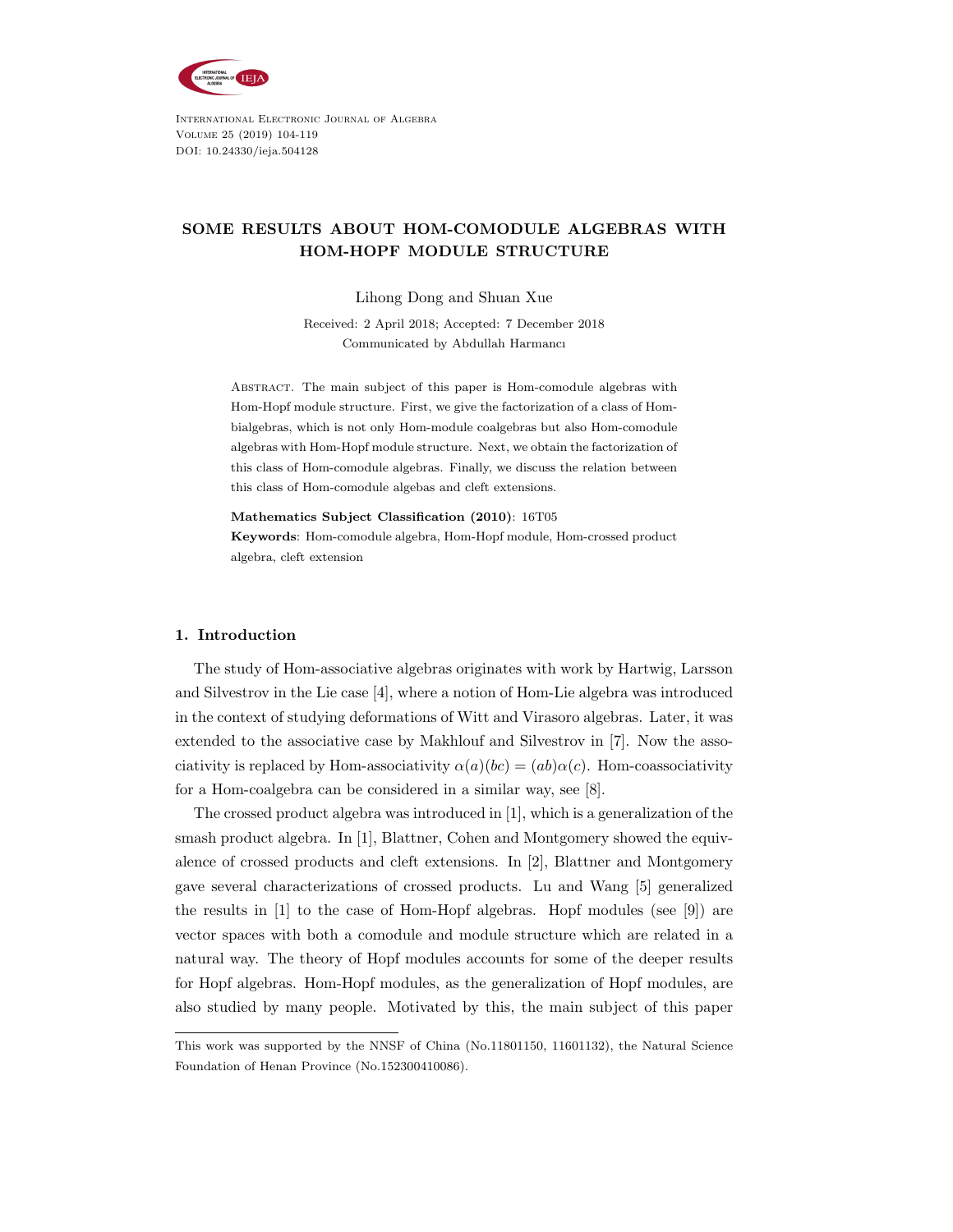is the Hom-comodule algebras with Hom-Hopf module structure. In this paper we not only discuss the relation between this class of Hom-algebas and Hom-crossed product algebras, but also discuss the relation between this class of Hom-algebas and cleft extensions.

This paper is organized as follows. In Section 2, we recall some basic definitions and results, such as Hom-Hopf algebra, Hom-Hopf module, Hom-(co)module (co)algebra, Hom-crossed product algebra and so on. Next, we always assume that H is a Hom-Hopf algebra, B is a right H-Hom-Hopf module and  $(B, \rho)$  is a right H-Hom-comodule algebra, set  $A = B^{coH}$ . In Section 3, let B be also a Hom-module coalgebra and a Hom-bialgebra, we provide the factorization of Hom-bialgebra B, that is  $B \simeq A \Box_{\rho} H$  as Hom-bialgebras (see Theorem 3.3). In Section 4, we define a weak action of H on A, thus obtain the Hom-crossed product algebra  $A \sharp_{\sigma} H$  and  $B \simeq A \sharp_{\sigma} H$  as Hom-algebras (see Theorem 4.2), that is, we obtain the factorization of this class of Hom-comodule algebas. Furthermore, we discuss the relation between this class of Hom-comodule algebas and cleft extensions (see Theorem 4.7).

#### 2. Preliminaries

Throughout this paper, k is a fixed field. Unless otherwise stated, all vector spaces, algebras, coalgebras, maps and unadorned tensor products are over  $k$ .

We now recall from [7,8,10] some definitions and results about Hom-Hopf algebras, Hom-(co)modules and so on.

**2.1. Hom-Hopf algebra.** A Hom-algebra is a quadruple  $(A, \mu, 1_A, \alpha)$  (abbr.  $(A, \alpha)$ ), where A is a linear space,  $\mu : A \otimes A \to A$  is a linear map, with notation  $\mu(a \otimes a') =$  $aa', \, 1_A \in A$  and  $\alpha \in Aut_k(A)$ , such that for any  $a, a', a'' \in A$ ,

$$
\alpha(aa') = \alpha(a)\alpha(a'), \ a1_A = 1_Aa = \alpha(a),
$$
  

$$
\alpha(a)(a'a'') = (aa')\alpha(a''), \ \alpha(1_A) = 1_A.
$$

A Hom-coalgebra is a quadruple  $(C, \Delta, \varepsilon, \beta)$  (abbr.  $(C, \beta)$ ), where C is a linear space,  $\Delta: C \to C \otimes C$ ,  $\varepsilon: C \to k$  are linear maps, and  $\beta \in Aut_k(C)$ , such that for any  $c \in C$ ,

$$
\beta(c_1) \otimes \beta(c_2) = \beta(c_1) \otimes \beta(c_2), \ \varepsilon_C(c_1)c_2 = c_1\varepsilon_C(c_2) = \beta(c),
$$
  

$$
\beta(c_1) \otimes c_{21} \otimes c_{22} = c_{11} \otimes c_{12} \otimes \beta(c_2), \ \varepsilon\beta = \varepsilon.
$$

A Hom-bialgebra is a sextuple  $(H, \mu, 1_H, \Delta, \varepsilon, \gamma)$  (abbr.  $(H, \gamma)$ ), where  $(H, \mu, 1_H, \gamma)$ is a Hom-algebra, and  $(H, \Delta, \varepsilon, \gamma)$  is a Hom-coalgebra, such that  $\Delta$ ,  $\varepsilon$  are morphisms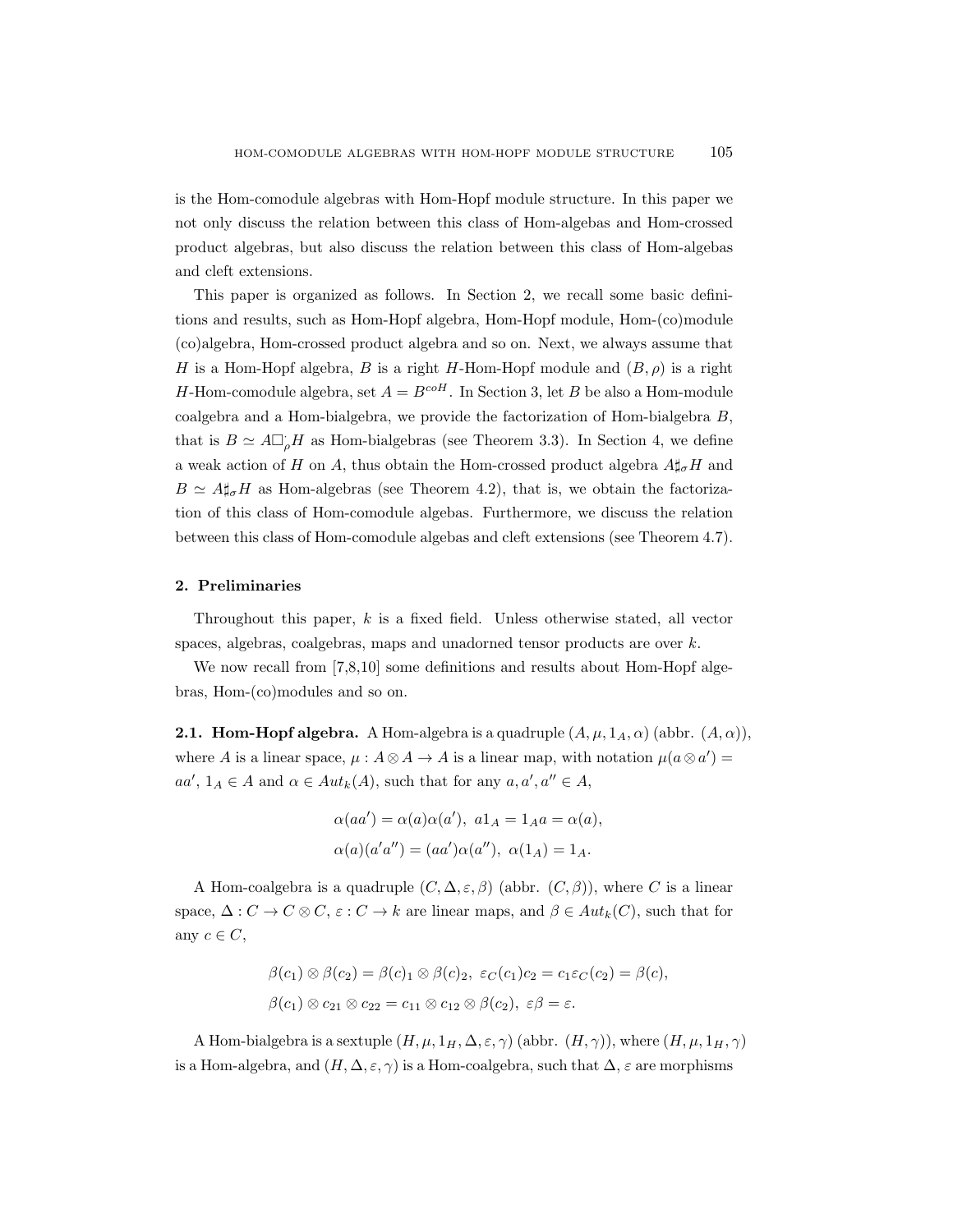of Hom-algebra, i.e.

$$
\Delta(hh') = \Delta(h)\Delta(h'), \ \Delta(1_H) = 1_H \otimes 1_H, \ \varepsilon(hh') = \varepsilon(h)\varepsilon(h'), \ \varepsilon(1_H) = 1.
$$

Furthermore, if there exists a linear map  $S : H \to H$  such that

$$
S(h_1)h_2 = h_1S(h_2) = \varepsilon(h)1_H, \ S(\gamma(h)) = \gamma(S(h)),
$$

then we call  $(H, \mu, 1_H, \Delta, \varepsilon, S, \gamma)$  (abbr.  $(H, S, \gamma)$ ) a Hom-Hopf algebra.

**2.2.** The fundamental theorem of Hom-Hopf module. Let  $(A, \beta)$  be a Homalgebra, a right  $(A, \beta)$ -Hom-module is a triple  $(M, \cdot, \alpha)$ , where M is a linear space,  $\cdot : M \otimes A \to M$  is a linear map, and  $\alpha$  is an automorphism of M, such that for any  $a, a' \in A$  and  $m \in M$ ,

$$
\alpha(m) \cdot (aa') = (m \cdot a) \cdot \beta(a'), \ m \cdot 1_A = \alpha(m), \ \alpha(m \cdot a) = \alpha(m) \cdot \beta(a).
$$

Let  $(C, \beta)$  be a Hom-coalgebra, a right  $(C, \beta)$ -Hom-comodule is a triple  $(M, \rho, \alpha)$ , where M is a linear space,  $\rho : M \to M \otimes C$  is a linear map (write  $\rho(m) = m_{(0)} \otimes$  $m_{(1)}$ , and  $\alpha$  is an automorphism of M, such that for any  $m \in M$ ,

$$
\alpha(m_{(0)}) \otimes m_{(1)1} \otimes m_{(1)2} = m_{(0)(0)} \otimes m_{(0)(1)} \otimes \beta(m_{(1)}),
$$
  

$$
m_{(0)}\varepsilon(m_{(1)}) = \alpha(m), \ \alpha(m)_{(0)} \otimes \alpha(m)_{(1)} = \alpha(m_{(0)}) \otimes \beta(m_{(0)}).
$$

Let  $(H, \alpha)$  be a Hom-Hopf algebra, a right H-Hom-Hopf module is a quadruple  $(M, \cdot, \rho, \beta)$ , where M is a right H-Hom-module and a right H-Hom-comodule, such that for all  $m \in M$ ,  $h \in H$ ,

$$
\rho(m \cdot h) = m_{(0)} \cdot h_1 \otimes m_{(1)} h_2.
$$

2.3. Hom-module coalgebra and Hom-comodule algebra. Recall from [6], let  $(H, \alpha)$  be a Hom-Hopf algebra and  $(C, \beta)$  be a Hom-coalgebra, if  $(C, \cdot, \alpha)$  is a left  $(H, \beta)$ -Hom-module, for all  $c \in C$ ,  $h \in H$  the following conditions hold

$$
(h \cdot c)_1 \otimes (h \cdot c)_2 = h_1 \cdot c_1 \otimes h_2 \cdot c_2, \ \varepsilon (h \cdot c) = \varepsilon (h) \varepsilon (c),
$$

then  $(C, \cdot, \beta)$  is called an H-Hom-module coalgebra.

Recall from [10], let  $(H, \alpha)$  be a Hom-Hopf algebra and  $(A, \beta)$  be a Hom-algebra, if  $(A, \rho, \beta)$  is a left  $(H, \alpha)$ -Hom-comodule, for all  $a, b \in A$  the following conditions hold

$$
\rho(ab) = a_{-1}b_{-1} \otimes a_0b_0, \ \rho(1_A) = 1_H \otimes 1_A,
$$

then  $(A, \rho, \beta)$  is called an H-Hom-comodule algebra.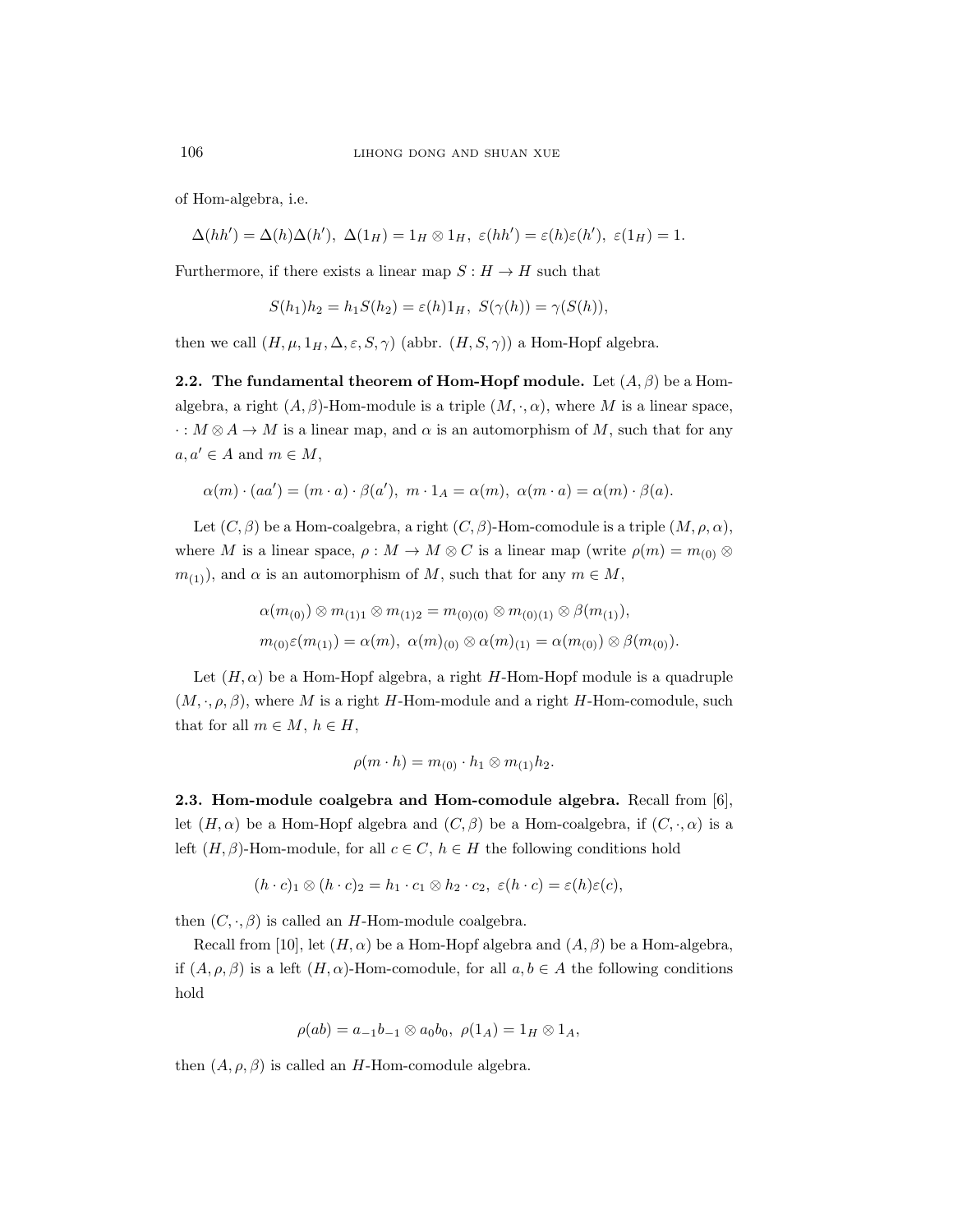2.4. Hom-crossed product algebra and cleft extension. Recall from [5], let  $(H, \alpha)$  be a Hom-Hopf algebra and  $(A, \beta)$  be a Hom-algebra. We say that H acts weakly on A from the left if there is a linear map given by  $\rightarrow : H \otimes A \rightarrow A$ , such that for all  $a, b \in A$  and  $h \in H$ ,

$$
\beta(h \to a) = \alpha(h) \to \beta(a), \quad h \to 1 = \varepsilon(h)1,
$$
  

$$
\alpha^2(h) \to (ab) = (h_1 \to a)(h_2 \to b), \quad 1 \to a = \beta(a).
$$

Let  $(H, \alpha)$  be a Hom-Hopf algebra and  $(A, \beta)$  be a Hom-algebra. Assume that H acts weakly on A from the left; Let  $\sigma \in Hom(H \otimes H, A)$  be a linear map. For all  $a, b \in A$  and  $h, g \in H$ , define  $A \sharp_{\sigma} H$  whose underlying vector space is  $A \otimes H$  with the multiplication given by

$$
(a \otimes h)(b \otimes g) = a((\alpha^{-4}(h_{11}) \rightarrow \beta^{-2}(b))\sigma(\alpha^{-3}(h_{12}), \alpha^{-2}(g_1))) \otimes \alpha^{-1}(h_2g_2).
$$

We say that  $(A\sharp_{\sigma}H, \beta \otimes \alpha)$  is a Hom-crossed product algebra if and only if

(C1)  $\sigma(1, h) = \sigma(h, 1) = \varepsilon(h)1, \quad \sigma(\alpha \otimes \alpha) = \beta \sigma;$ 

(C2)  $(h_1 \rightarrow (\alpha^{-1}(g_1) \rightarrow a))\sigma(\alpha(h_2), \alpha(g_2)) = \sigma(\alpha(h_1), \alpha(g_1))(\alpha^{-1}(h_2g_2) \rightarrow a)$  $\beta(a)$ :

(C3)  $(h_1 \to \sigma(g_1, l_1))\sigma(\alpha(h_2), g_2l_2) = \sigma(\alpha(h_1), \alpha(g_1))\sigma(h_2g_2, \alpha^2(l)).$ 

Let  $(H, \alpha)$  be a Hom-Hopf algebra and  $(B, \rho, \beta)$  be a left H-Hom-comodule algebra. Denote by  $A = B^{coH} = \{a \in B \mid \rho(a) = \beta(a) \otimes 1\}$ , then  $A \subset B$  is said to be a cleft extension if there exists a left H-Hom-comodule map  $\gamma : H \to B$  which is convolution invertible.

# 3. The structure of Hom-bialgebras with the Hom-Hopf module structure

In this section, we mainly provide the factorization of Hom-bialgebras with Hom-Hopf module structure. On the one hand, we give the algebra factorization for right H-Hom-comodule algebras with Hom-Hopf module structure.

**Proposition 3.1.** Let  $(H, S, \alpha)$  be a Hom-Hopf algebra and  $(B, \cdot, \rho, \beta)$  be a right H-Hom-Hopf module. We assume that  $(B, \rho, \beta)$  is a right H-Hom-comodule algebra (write  $\rho(b) = b_{(0)} \otimes b_{(1)}$ ), and set  $A = B^{coH} = \{a \in B \mid \rho(a) = \beta(a) \otimes 1\}$ . Define a multiplication on  $A \otimes H$  as follows

$$
(a \otimes h)(b \otimes g) = ((\beta^{-2}(a) \cdot \alpha^{-4}(h_{11}))(\beta^{-2}(b) \cdot \alpha^{-4}(g_{11}))) \cdot S \alpha^{-3}(h_{12}g_{12}) \otimes \alpha^{-1}(h_2g_2),
$$

for all  $a, b \in A$ ,  $h, g \in H$ , then  $(A \otimes H, \beta \otimes \alpha, 1_A \otimes 1_H)$  is a Hom-algebra, we write it as  $A \Box_{\rho} H$ . Moreover,  $B \simeq A \Box_{\rho} H$  as Hom-algebras.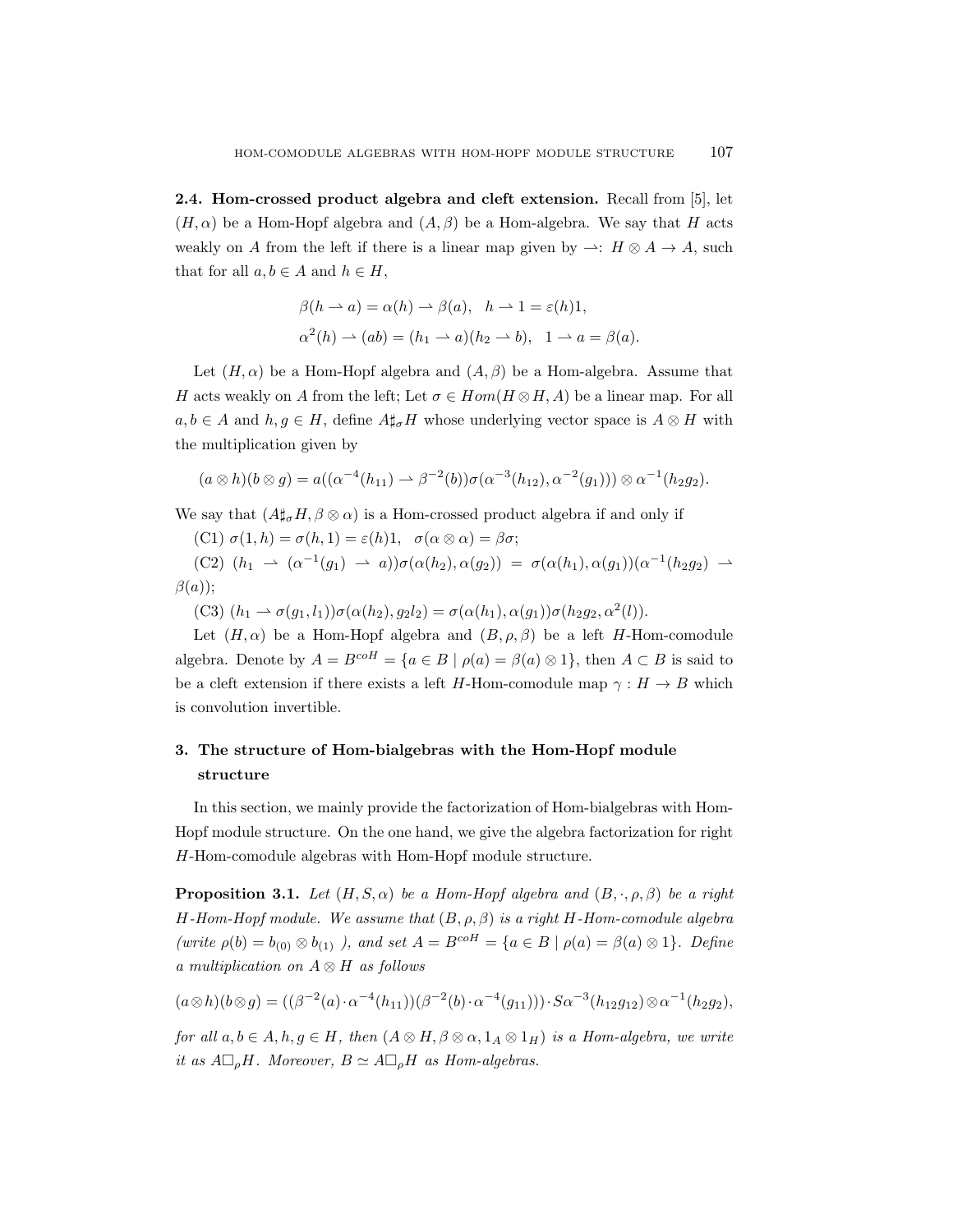**Proof.** We first check that the multiplication is well defined. For all  $a, b \in A$ ,  $h, g \in H$ , we have

$$
\rho(((\beta^{-2}(a)\cdot\alpha^{-4}(h_1))(\beta^{-2}(b)\cdot\alpha^{-4}(g_1)))\cdot S\alpha^{-3}(h_2g_2))
$$
\n
$$
= ((\beta^{-2}(a)\cdot\alpha^{-4}(h_1))(\beta^{-2}(b)\cdot\alpha^{-4}(g_1)))(0)\cdot S\alpha^{-3}(h_2g_2)
$$
\n
$$
\otimes((\beta^{-2}(a)\cdot\alpha^{-4}(h_1))(\beta^{-2}(b)\cdot\alpha^{-4}(g_1)))(1)S\alpha^{-3}(h_2g_2)
$$
\n
$$
= ((\beta^{-2}(a)\cdot\alpha^{-4}(h_1))_{(0)}(\beta^{-2}(b)\cdot\alpha^{-4}(g_1))_{(0)})\cdot S\alpha^{-3}(h_2g_2)
$$
\n
$$
\otimes((\beta^{-2}(a)\cdot\alpha^{-4}(h_1))_{(1)}(\beta^{-2}(b)\cdot\alpha^{-4}(g_1))_{(1)})S\alpha^{-3}(h_2g_2)
$$
\n
$$
= (((\beta^{-2}(a))_{(0)}\cdot\alpha^{-4}(h_{11}))((\beta^{-2}(b))_{(0)}\cdot\alpha^{-4}(g_{11})))\cdot S\alpha^{-3}(h_2g_2)
$$
\n
$$
\otimes(((\beta^{-2}(a))_{(1)}\cdot\alpha^{-4}(h_{12}))_{(1)}((\beta^{-2}(b))_{(1)}\cdot\alpha^{-4}(g_{12})))S\alpha^{-3}(h_{21}g_{21})
$$
\n
$$
= ((\beta^{-1}(a)\cdot\alpha^{-4}(h_{11}))(\beta^{-1}(b)\cdot\alpha^{-4}(g_{11})))\cdot S\alpha^{-3}(h_{22}g_{22})
$$
\n
$$
\otimes \alpha^{-3}(h_2g_1)S\alpha^{-3}(h_2g_2)
$$
\n
$$
= (((\beta^{-1}(a)\cdot\alpha^{-3}(h_1))(\beta^{-1}(b)\cdot\alpha^{-3}(g_1))))\cdot S\alpha^{-3}(h_2g_2)
$$
\n
$$
\otimes \alpha^{-4}(h_2g_1g_2)S\alpha^{-4}(h_2g_2g_2)
$$
\n
$$
= (((\beta^{-1}(a)\cdot\alpha^{-3}(h_1))(\beta^{-1}(b)\cdot\alpha^{-3}(g_1))))\cdot S\alpha^{-2}(h_2g_2) \otimes 1_H
$$
\n
$$
= \beta(((\beta^{-2}(a)\cdot
$$

Thus,  $((\beta^{-2}(a) \cdot \alpha^{-4}(h_1))(\beta^{-2}(b) \cdot \alpha^{-4}(g_1))) \cdot S\alpha^{-3}(h_2g_2) \in A$ .

Next, we check that the associativity holds. For all  $a, b, c \in A, h, g, k \in H$ , we can calculate

$$
((a \otimes h)(b \otimes g))(\beta(c) \otimes \alpha(k))
$$
  
=  $((\beta^{-2}(((\beta^{-2}(a) \cdot \alpha^{-4}(h_{11}))(\beta^{-2}(b) \cdot \alpha^{-4}(g_{11}))) \cdot S\alpha^{-3}(h_{12}g_{12})) \cdot \alpha^{-5}(h_{211}g_{211}))$   
 $(\beta^{-1}(c) \cdot \alpha^{-3}(k_{11}))) \cdot S\alpha^{-3}(\alpha^{-1}(h_{212}g_{212})\alpha(k_{12})) \otimes \alpha^{-2}(h_{22}g_{22}))k_2$   
=  $((((\beta^{-3}(a) \cdot \alpha^{-5}(h_{11}))(\beta^{-3}(b) \cdot \alpha^{-5}(g_{11}))) \cdot S\alpha^{-5}(h_{12}g_{12})\alpha^{-6}(h_{211}g_{211}))$   
 $(\beta^{-1}(c) \cdot \alpha^{-3}(k_{11}))) \cdot S\alpha^{-4}(h_{212}g_{212})\alpha^{-2}(k_{12}) \otimes \alpha^{-2}(h_{22}g_{22}))k_2$   
=  $((((\beta^{-3}(a) \cdot \alpha^{-4}(h_1))(\beta^{-3}(b) \cdot \alpha^{-4}(g_1))) \cdot S\alpha^{-6}(h_{211}g_{211})\alpha^{-6}(h_{212}g_{212}))$   
 $(\beta^{-1}(c) \cdot \alpha^{-3}(k_{11}))) \cdot S\alpha^{-4}(h_{221}g_{221})\alpha^{-2}(k_{12})) \otimes \alpha^{-3}(h_{222}g_{222}))k_2$   
=  $(((\beta^{-2}(a) \cdot \alpha^{-3}(h_1))(\beta^{-2}(b) \cdot \alpha^{-3}(g_1)))(\beta^{-1}(c) \cdot \alpha^{-3}(k_{11})))$   
 $S\alpha^{-3}(h_{21}g_{21})\alpha^{-2}(k_{12}) \otimes \alpha^{-2}(h_{22}g_{22}))k_2$ .

In a similar way, we get

$$
(\beta(a)\otimes\alpha(h))((b\otimes g)(c\otimes k))
$$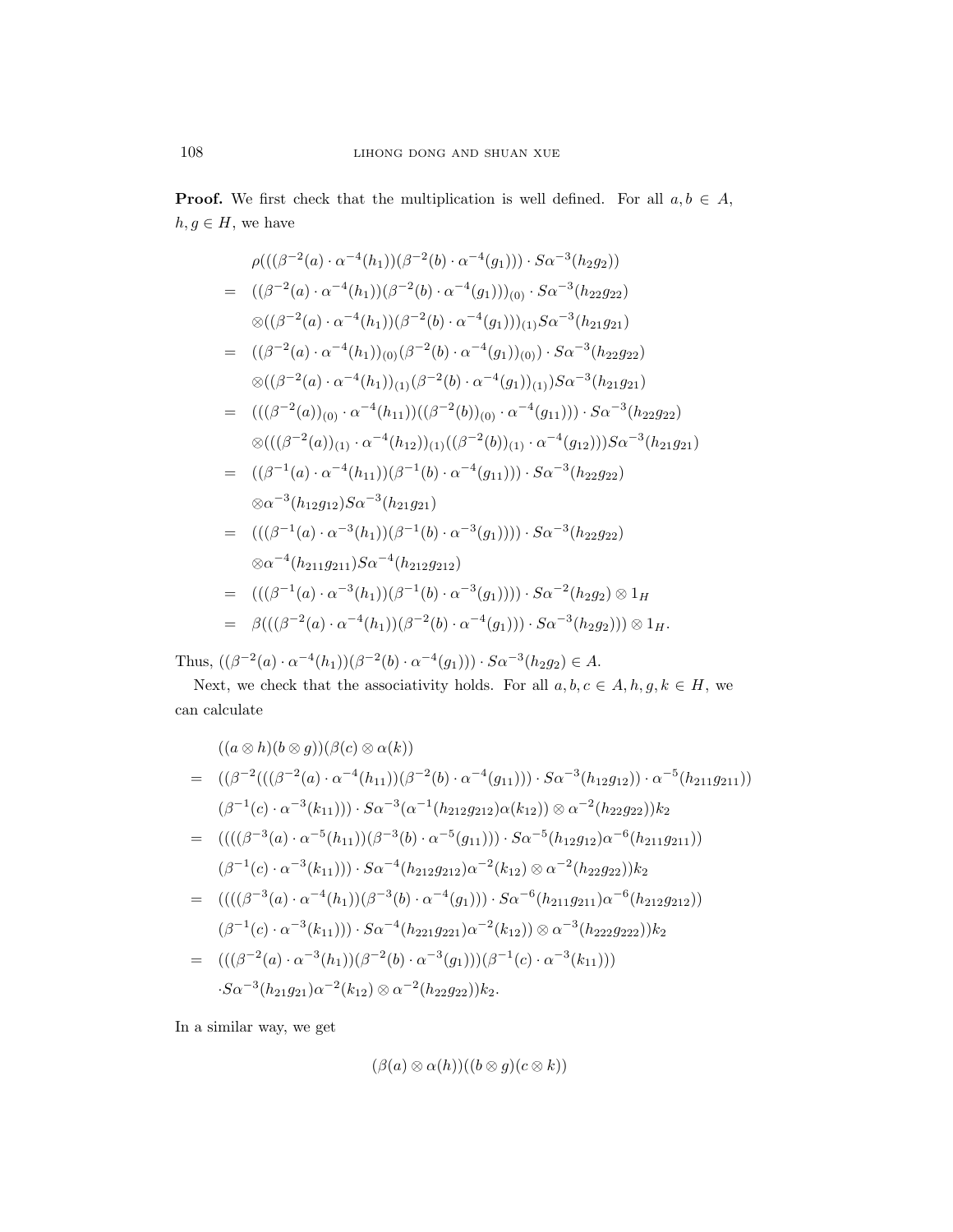$$
= ((\beta^{-1}(a) \cdot \alpha^{-3}(h_{11}))((\beta^{-2}(b) \cdot \alpha^{-3}(g_1))(\beta^{-2}(c) \cdot \alpha^{-3}(k_1))))
$$
  
\n
$$
\cdot S(\alpha^{-2}(h_{12})\alpha^{-3}(g_{21}k_{21})) \otimes h_2\alpha^{-2}(g_{22}k_{22})
$$
  
\n
$$
= (((\beta^{-2}(a) \cdot \alpha^{-3}(h_1))(\beta^{-2}(b) \cdot \alpha^{-3}(g_1)))(\beta^{-1}(c) \cdot \alpha^{-3}(k_{11})))
$$
  
\n
$$
\cdot S(\alpha^{-3}(h_{21}g_{21})\alpha^{-2}(k_{12})) \otimes \alpha^{-2}(h_{22}g_{22}))k_2.
$$

So we get  $((a\otimes h)(b\otimes g))(\beta(c)\otimes \alpha(k)) = (\beta(a)\otimes \alpha(h))((b\otimes g)(c\otimes k))$ . It is easy to see that  $(a\otimes h)(1_A\otimes 1_H) = (1_A\otimes 1_H)(a\otimes h) = \beta(a)\otimes \alpha(h)$ . So  $(A\otimes H, \beta\otimes \alpha, 1_A\otimes 1_H)$ is a Hom-algebra.

Finally, we show that  $B \simeq A \square_{\rho} H$  as Hom-algebras. Since  $(B, \beta, \cdot, \rho)$  is a right H-Hom-Hopf module and  $A = B^{coH}$ , there is an isomorphism of right H-Hom-Hopf module, which is given by

$$
\varphi: A \otimes H \to B, \quad \varphi(a \otimes h) = a \cdot h, \ \forall a, b \in A, h, g \in H.
$$

We only need to verify that  $\varphi$  is a Hom-algebra morphism. For all  $a, b \in A, h, g \in H$ ,

$$
\varphi((a \otimes h)(b \otimes g))
$$
\n
$$
= \varphi(((\beta^{-2}(a) \cdot \alpha^{-4}(h_{11}))(\beta^{-2}(b) \cdot \alpha^{-4}(g_{11}))) \cdot S\alpha^{-3}(h_{12}g_{12}) \otimes \alpha^{-1}(h_{2}g_{2}))
$$
\n
$$
= (((\beta^{-2}(a) \cdot \alpha^{-4}(h_{11}))(\beta^{-2}(b) \cdot \alpha^{-4}(g_{11}))) \cdot S\alpha^{-3}(h_{12}g_{12})) \cdot \alpha^{-1}(h_{2}g_{2})
$$
\n
$$
= ((\beta^{-1}(a) \cdot \alpha^{-3}(h_{11}))(\beta^{-1}(b) \cdot \alpha^{-3}(g_{11}))) \cdot (S\alpha^{-3}(h_{12}g_{12})\alpha^{-2}(h_{2}g_{2}))
$$
\n
$$
= ((\beta^{-1}(a) \cdot \alpha^{-2}(h_{1}))(\beta^{-1}(b) \cdot \alpha^{-2}(g_{1}))) \cdot \varepsilon(h_{2}g_{2})1_{H}
$$
\n
$$
= ((\beta^{-1}(a) \cdot \alpha^{-1}(h))(\beta^{-1}(b) \cdot \alpha^{-1}(g))) \cdot 1_{H}
$$
\n
$$
= (a \cdot h)(b \cdot g) = \varphi(a \otimes h)\varphi(b \otimes g).
$$

Thus,  $B \simeq A \square_{\rho} H$  as Hom-algebras.

On the other hand, we have obtained the coalgebra factorization of right H-Hom-module coalgebras with Hom-Hopf module structure (see [3], Theorem 4.1).

**Proposition 3.2.** Let  $(H, \alpha)$  be a Hom-Hopf algebra and  $(B, \cdot, \rho, \beta)$  be a right H-Hom-Hopf module. We assume that  $(B, \cdot, \beta)$  is a right H-Hom-module coalgebra, and set  $A = B^{coH} = \{a \in B \mid \rho(a) = \beta(a) \otimes 1\}$ . The comultiplication on  $A \otimes H$  is given by

$$
\Delta(a \otimes h) = \beta^{-3}(a_{1(0)(0)}) \cdot S\alpha^{-3}(a_{1(0)(1)}) \otimes \alpha^{-2}(a_{1(1)})\alpha^{-1}(h_1)
$$
  

$$
\otimes \beta^{-3}(a_{2(0)(0)}) \cdot S\alpha^{-3}(a_{2(0)(1)}) \otimes \alpha^{-2}(a_{2(1)})\alpha^{-1}(h_2),
$$

and the counit is given by

$$
\varepsilon(a\otimes h)=\varepsilon(a)\varepsilon(h),
$$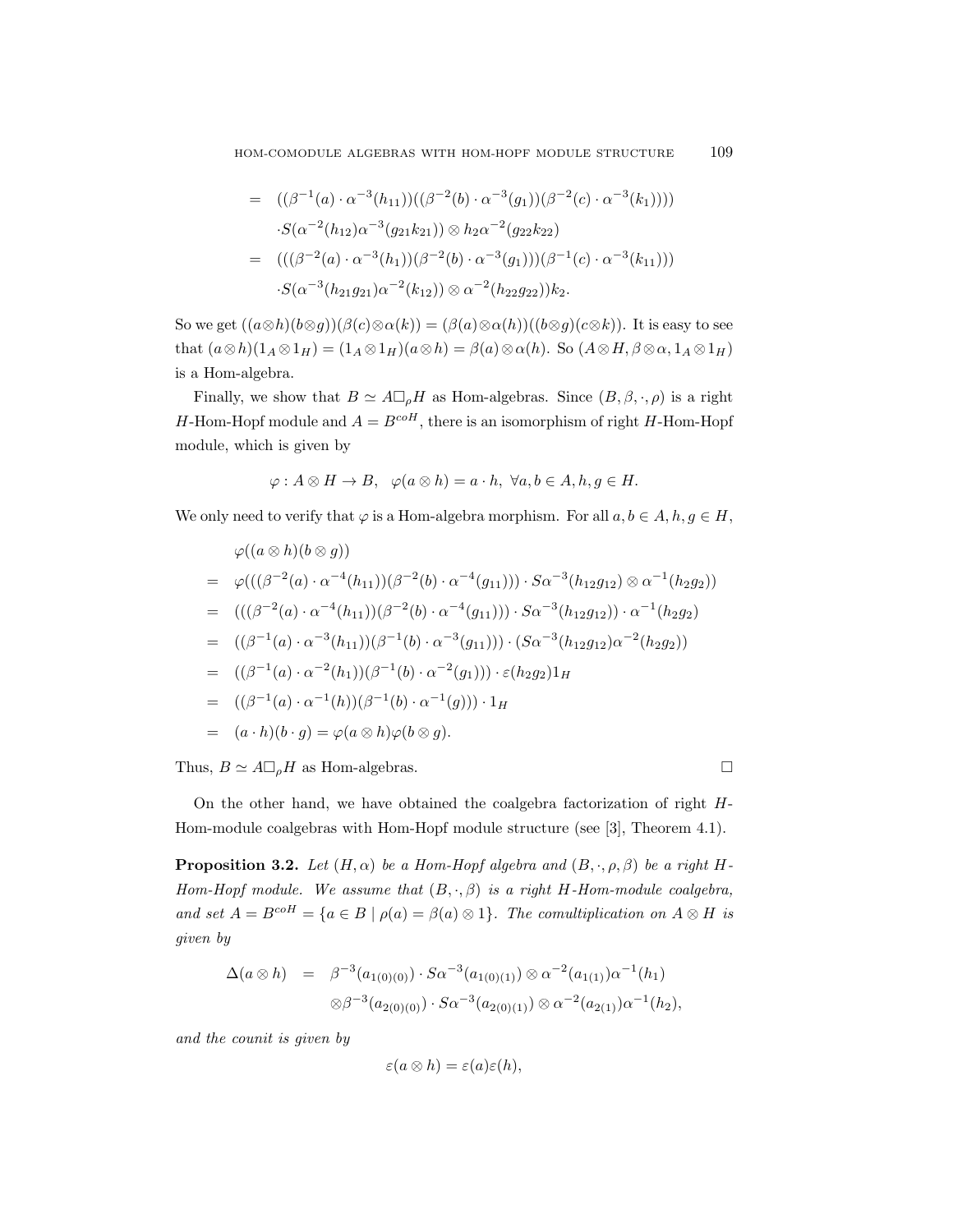for any  $a \in A, h \in H$ , then  $(A \otimes H, \beta \otimes \alpha)$  is a Hom-coalgebra, we write it as  $A \square H$ . Moreover,  $B \simeq A \square H$  as Hom-coalgebras.

By Proposition 3.1 and Proposition 3.2, we can obtain the main result of this section.

**Theorem 3.3.** Let  $(H, \alpha)$  be a Hom-Hopf algebra,  $(B, \beta)$  be a Hom-bialgebra and  $(B, \cdot, \rho, \beta)$  be a right H-Hom-Hopf module. We assume that  $(B, \rho, \beta)$  is a right H-Hom-comodule algebra and  $(B, \cdot, \beta)$  is a right H-Hom-module coalgebra, set  $A =$  $B^{coH} = \{a \in B \mid \rho(a) = \beta(a) \otimes 1\}.$  Define the following operations on  $A \otimes H$ ,

$$
(a \otimes h)(b \otimes g) = ((\beta^{-2}(a) \cdot \alpha^{-4}(h_{11}))(\beta^{-2}(b) \cdot \alpha^{-4}(g_{11}))) \cdot S\alpha^{-3}(h_{12}g_{12})
$$
  

$$
\otimes \alpha^{-1}(h_{2}g_{2}),
$$
  

$$
\Delta(a \otimes h) = \beta^{-3}(a_{1(0)(0)}) \cdot S\alpha^{-3}(a_{1(0)(1)}) \otimes \alpha^{-2}(a_{1(1)})\alpha^{-1}(h_{1})
$$
  

$$
\otimes \beta^{-3}(a_{2(0)(0)}) \cdot S\alpha^{-3}(a_{2(0)(1)}) \otimes \alpha^{-2}(a_{2(1)})\alpha^{-1}(h_{2}),
$$
  

$$
\varepsilon(a \otimes h) = \varepsilon(a)\varepsilon(h),
$$

for all  $a, b \in A$ ,  $h, g \in H$ , then  $(A \otimes H, \beta \otimes \alpha)$  is a Hom-bialgebra, we write it as  $A \Box_{\rho} H$ . Moreover,  $B \simeq A \Box_{\rho} H$  as Hom-bialgebras.

**Proof.** By Proposition 3.1, we have  $B \simeq A \square_{\rho} H$  as Hom-algebras with the isomorphism

$$
\varphi: A \otimes H \to B, \quad \varphi(a \otimes h) = a \cdot h, \ \forall a, b \in A, h, g \in H.
$$

By Proposition 3.2, we have  $B \simeq A \square H$  as Hom-coalgebras with the same isomorphism  $\varphi$ . Since B is a Hom-bialgebra, it follows that  $A \otimes H$  is a Hom-bialgebra with the multiplication  $B \simeq A\Box_{\rho}H$  on and the comultiplication on  $B \simeq A\Box H$ . Moreover,  $B \simeq A \Box_p H$  as Hom-bialgebras.

### 4. Hom-crossed product algebras and cleft extensions

In this section, let  $H$  be a Hom-Hopf algebra,  $B$  be a right  $H$ -Hom-Hopf module and  $(B, \rho)$  be a right H-Hom-comodule algebra. Set  $A = B^{coH}$ , we can define a weak action of H on A, thus obtain the Hom-crossed product algebra  $A\sharp_{\sigma}H$  and  $B \simeq A \sharp_{\sigma} H$  as Hom-algebras. Next, we dicuss the relation between cleft extension and Hom-comodule algebra with Hom-Hopf module structure.

**Lemma 4.1.** Let  $(H, S, \alpha)$  be a Hom-Hopf algebra,  $(B, \cdot, \rho, \beta)$  be a right H-Hom-Hopf module and  $(B, \rho)$  be a right H-Hom-comodule algebra, set  $A = B^{coH}$ , define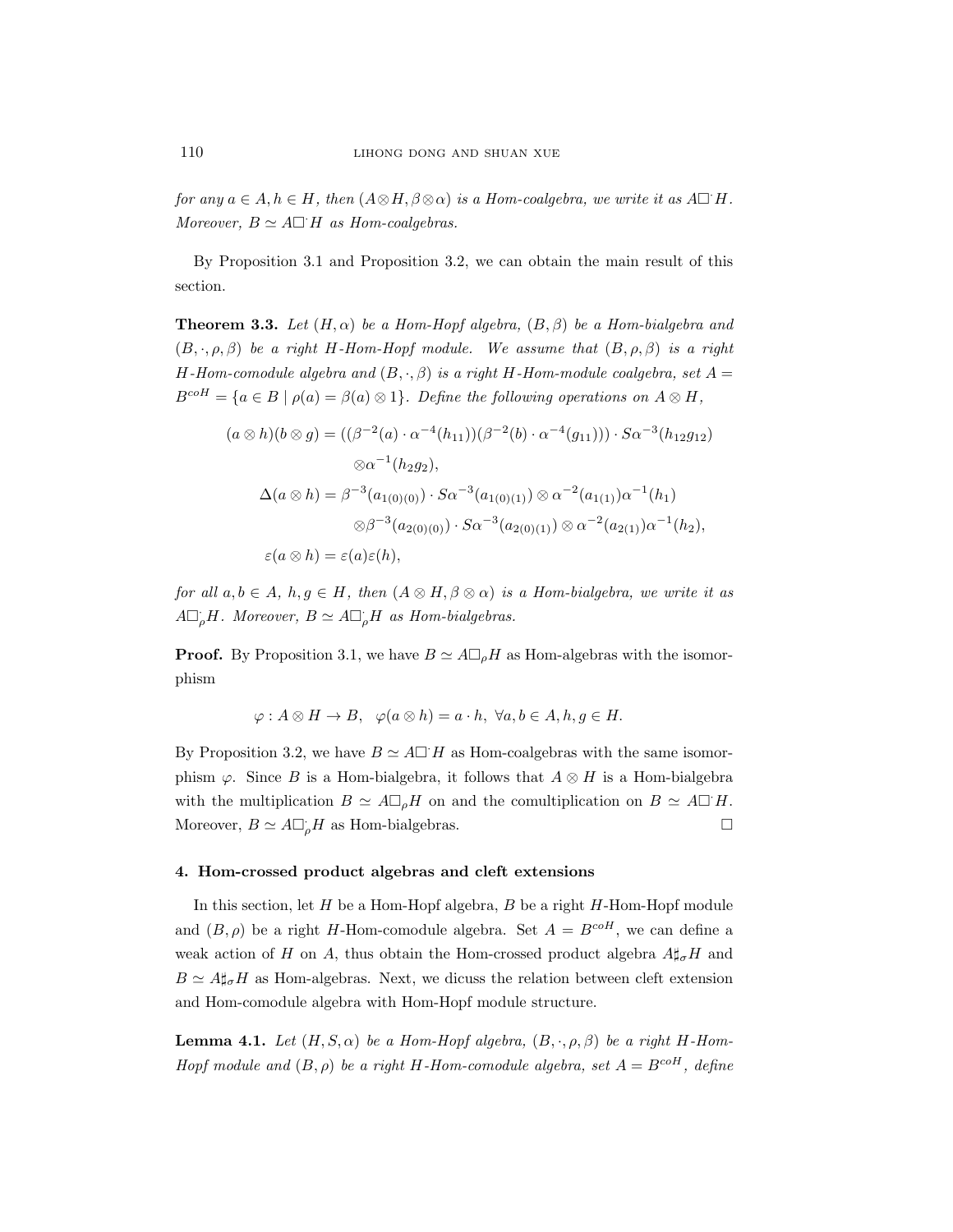the map

$$
\rightarrow: H \otimes A \rightarrow A, \ h \rightarrow a = ((1 \cdot \alpha^{-3}(h_1))\beta^{-1}(a)) \cdot S\alpha^{-1}(h_2), \ \forall h \in H, a \in A,
$$

and an element  $\sigma \in Hom(H \otimes H, A)$ , for any  $h, g \in H$ ,

$$
\sigma(h,g) = ((1 \cdot \alpha^{-4}(h_1))(1 \cdot \alpha^{-4}(g_1))) \cdot S \alpha^{-3}(h_2 g_2).
$$

If the following condition holds,

$$
(ab) \cdot \alpha(h) = \beta(a)(b \cdot h), \ \forall a \in A, b \in B, h \in H,
$$
\n
$$
(4.1)
$$

then

 $(1) \rightarrow is a weak action of H on A;$ 

(2)  $(C1)$ ,  $(C2)$ ,  $(C3)$  are satisfied.

**Proof.** (1) We first check that  $\rightarrow$  is well defined. Since  $(B, \cdot, \rho, \beta)$  is a right H-Hom-Hopf module and  $(B, \rho)$  is a right H-Hom-comodule algebra,  $A = B^{coH}$ . It is easy to get

$$
\rho(((1 \cdot \alpha^{-3}(h_1))\beta^{-1}(a)) \cdot S\alpha^{-1}(h_2)) = ((1 \cdot \alpha^{-2}(h_1))a) \cdot S(h_2) \otimes 1.
$$

From Eq. $(4.1)$ , we can get

$$
(h_1 \rightarrow a)(1 \cdot h_2) = (1 \cdot \alpha(h))\beta(a), \ \forall h \in H, a \in A,
$$
\n
$$
(4.2)
$$

In fact

$$
(h_1 \rightarrow a)(1 \cdot h_2)
$$
  
= 
$$
(((1 \cdot \alpha^{-3}(h_{11}))\beta^{-1}(a)) \cdot S\alpha^{-1}(h_{12}))(1 \cdot h_2)
$$
  

$$
\stackrel{(4.1)}{=} (((1 \cdot \alpha^{-3}(h_{11}))\beta^{-1}(a)) \cdot S\alpha^{-1}(h_{12})) \cdot \alpha(h_2)
$$
  
= 
$$
((1 \cdot \alpha^{-1}(h_1))a) \cdot (S\alpha^{-1}(h_{21})\alpha^{-1}(h_{22}))
$$
  
= 
$$
(1 \cdot \alpha(h))\beta(a).
$$

For all  $a \in A, b \in B, h \in H$ , we can obtain

$$
(h_1 \rightarrow a)(h_2 \rightarrow b)
$$
  
=  $(h_1 \rightarrow a)((((1 \cdot \alpha^{-3}(h_{21}))\beta^{-1}(b)) \cdot S\alpha^{-1}(h_{22}))$   
=  $(((\alpha^{-3}(h_{11} \rightarrow \beta^{-2}(a))(1 \cdot \alpha^{-3}(h_{12})))b) \cdot S\alpha(h_2))$   
 $\stackrel{(4.2)}{=} (((1 \cdot \alpha^{-2}(h_1))\beta^{-1}(a))b) \cdot S\alpha(h_2)$   
=  $((1 \cdot \alpha^{-1}(h_1))\beta^{-1}(ab)) \cdot S\alpha(h_2)$   
=  $\alpha^2(h) \rightarrow (ab),$ 

and  $h \rightharpoonup 1 = \varepsilon(h)1$ ,  $1 \rightharpoonup a = \beta(a)$ . Thus  $\rightharpoonup$  is a weak action of H on A.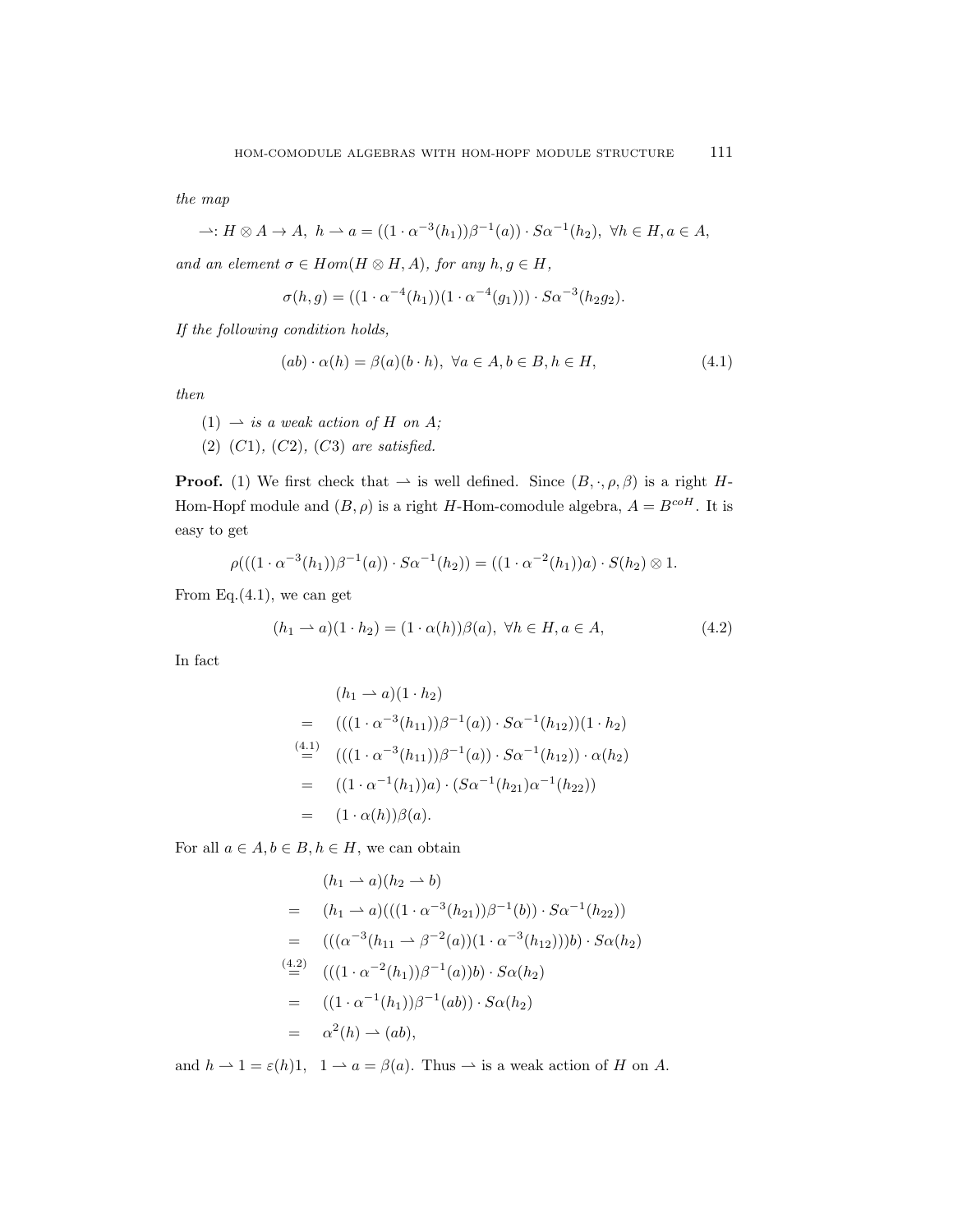(2) It is obvious that  $(C1)$  holds. Now we verify that  $(C2)$  holds. On the one hand,

$$
(h_1 \rightarrow (\alpha^{-1}(g_1) \rightarrow a))\sigma(\alpha(h_2), \alpha(g_2))
$$
  
=  $(h_1 \rightarrow (\alpha^{-1}(g_1) \rightarrow a))(((1 \cdot \alpha^{-3}(h_{21}))(1 \cdot \alpha^{-3}(g_{21}))) \cdot S\alpha^{-2}(h_{22}g_{22}))$   
=  $(((\alpha^{-3}(h_{11}) \rightarrow (\alpha^{-4}(g_{11}) \rightarrow \beta^{-2}(a)))(1 \cdot \alpha^{-3}(h_{12})))(1 \cdot \alpha^{-2}(g_{12}))) \cdot S(h_2g_2)$   
=  $((1 \cdot \alpha^{-2}(h_1))(\alpha^{-3}(g_{11}) \rightarrow \beta^{-1}(a)))(1 \cdot \alpha^{-2}(g_{12}))) \cdot S(h_2g_2)$   
=  $((1 \cdot \alpha^{-1}(h_1))((1 \cdot \alpha^{-2}(g_1))a)) \cdot S(h_2g_2).$ 

On the other hand,

$$
\sigma(\alpha(h_1), \alpha(g_1))(\alpha^{-1}(h_2g_2) \rightarrow \beta(a))
$$
\n
$$
= (((1 \cdot \alpha^{-3}(h_{11}))(1 \cdot \alpha^{-3}(g_{11}))) \cdot S\alpha^{-2}(h_{12}g_{12}))(((1 \cdot \alpha^{-4}(h_{21}g_{21}))a) \cdot S\alpha^{-2}(h_{22}g_{22}))
$$
\n
$$
= (((((1 \cdot \alpha^{-5}(h_{11}))(1 \cdot \alpha^{-5}(g_{11}))) \cdot S\alpha^{-4}(h_{12}g_{12})) (1 \cdot \alpha^{-4}(h_{21}g_{21})))\beta(a)) \cdot
$$
\n
$$
S\alpha^{-1}(h_{22}g_{22})
$$
\n
$$
= (((((1 \cdot \alpha^{-5}(h_{11}))(1 \cdot \alpha^{-5}(g_{11}))) \cdot S\alpha^{-4}(h_{12}g_{12})) \cdot \alpha^{-3}(h_{21}g_{21}))\beta(a)) \cdot
$$
\n
$$
S\alpha^{-1}(h_{22}g_{22})
$$
\n
$$
= (((((1 \cdot \alpha^{-4}(h_{11}))(1 \cdot \alpha^{-4}(g_{11}))) \cdot (S\alpha^{-4}(h_{12}g_{12})\alpha^{-4}(h_{21}g_{21})))\beta(a)) \cdot
$$
\n
$$
S\alpha^{-1}(h_{22}g_{22})
$$
\n
$$
= ((1 \cdot \alpha^{-1}(h_1))((1 \cdot \alpha^{-2}(g_1))a)) \cdot S(h_2g_2).
$$

Similarly we can obtain  $(C3)$  holds. The proof is completed.  $\square$ 

**Theorem 4.2.** Let  $(H, S, \alpha)$  be a Hom-Hopf algebra,  $(B, \cdot, \rho, \beta)$  be a right H-Hom-Hopf module and  $(B, \rho)$  be a right H-Hom-comodule algebra, set  $A = B^{coH}$ , if for all  $a \in A, b \in B$  and  $h \in H$ , Eq.(4.1) holds. Then we get a Hom-crossed product algebra  $A\sharp_{\sigma}H$  and  $B\simeq A\sharp_{\sigma}H$  as Hom-algebras.

**Proof.** By Lemma 4.1, we get a Hom-crossed product algebra  $A\sharp_{\sigma}H$  with the multiplication given by

$$
(a \otimes h)(b \otimes g) = a((\alpha^{-4}(h_{11}) \rightarrow \beta^{-2}(b))\sigma(\alpha^{-3}(h_{12}), \alpha^{-2}(g_1))) \otimes \alpha^{-1}(h_2g_2).
$$

We note that  $B \simeq A \otimes H$  as right H-Hom-Hopf modules, and the isomorphic map is given by

$$
g: B \to A \otimes H, \quad g(b) = \beta^{-4}(b_{(0)(0)}) \cdot S\alpha^{-4}(b_{(0)(1)}) \otimes \alpha^{-2}(b_{(1)}).
$$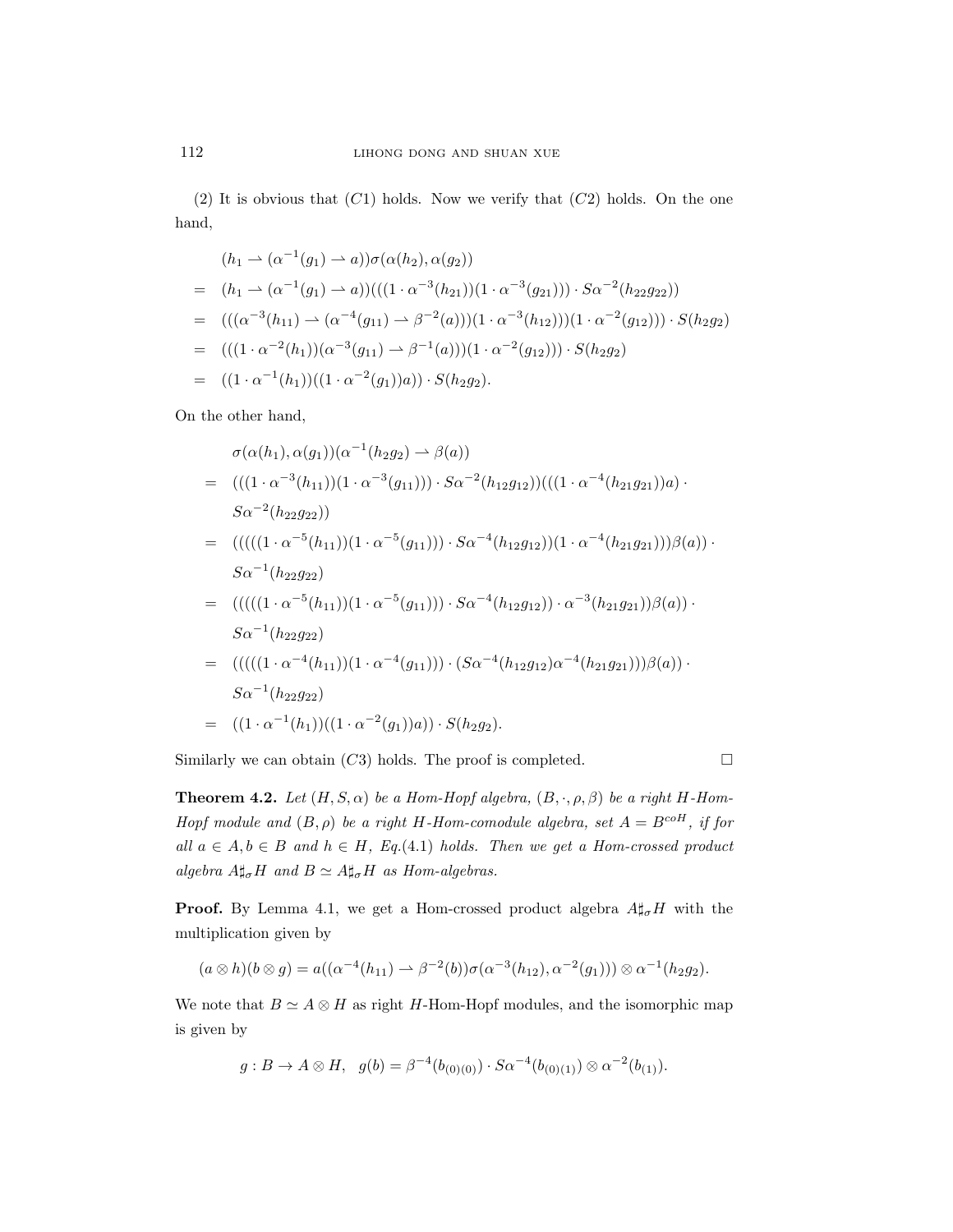Then we only need to prove that g is a Hom-algebra map. In fact, for all  $b, b \in B$ , we have

$$
g(b)g(b')
$$
\n
$$
= (\beta^{-4}(b_{(0)(0)}) \cdot S(\alpha^{-4}(b_{(0)(1)})) \otimes \alpha^{-2}(b_{(1)}))(\beta^{-4}(b'_{(0)(0)}) \cdot S\alpha^{-4}(b'_{(0)(1)})
$$
\n
$$
\otimes \alpha^{-2}(b'_{(1)}))
$$
\n
$$
= (\beta^{-4}(b_{(0)(0)}) \cdot S(\alpha^{-4}(b_{(0)(1)})))((\alpha^{-6}(b_{(1)11}) \rightarrow (\beta^{-6}(b'_{(0)(0)}) \cdot S\alpha^{-6}(b'_{(0)(1)})))
$$
\n
$$
\sigma(\alpha^{-5}(b_{(1)12}), \alpha^{-4}(b'_{(1)1}))) \otimes \alpha^{-3}(b_{(1)2}b'_{(1)2})
$$
\n
$$
\stackrel{(4.2)}{=} (\beta^{-4}(b_{(0)(0)}) \cdot S(\alpha^{-4}(b_{(0)(1)})))(((1 \cdot \alpha^{-8}(b_{(1)11}))(\beta^{-7}(b'_{(0)(0)}) \cdot S\alpha^{-7}(b'_{(0)(1)}))) (1 \cdot \alpha^{-7}(b'_{(1)11}))) \cdot S\alpha^{-6}(b_{(1)12}b'_{(1)12})) \otimes \alpha^{-3}(b_{(1)2}b'_{(1)2})
$$
\n
$$
= (\beta^{-4}(b_{(0)(0)}) \cdot S(\alpha^{-4}(b_{(0)(1)})))((1 \cdot \alpha^{-7}(b_{(1)11}))(\beta^{-6}(b'_{(0)(0)}) \cdot (S\alpha^{-7}(b'_{(0)(1)})\alpha^{-8}(b'_{(1)11})) \cdot S\alpha^{-6}(b_{(1)12}b'_{(1)12})) \otimes \alpha^{-3}(b_{(1)2}b'_{(1)2})
$$
\n
$$
= (\beta^{-3}(b_{(0)}b'_{(0)}) \cdot S\alpha^{-4}(b_{(1)1}b'_{(1)1})) \otimes \alpha^{-3}(b_{(1)2}b'_{(1)2})
$$
\n
$$
= g(bb').
$$

The proof is completed.  $\hfill \square$ 

Now, we discuss the relation between cleft extensions and Hom-comodule algebras with Hom-Hopf module structure.

**Proposition 4.3.** Let  $(B, \rho, \gamma, \beta)$  be a cleft extension. We assume that H acts on B to the right by

$$
b \cdot h = (\beta^{-2}(b_{(0)}) \gamma^{-1}(\alpha^{-3}(b_{(1)1}))) \gamma(\alpha^{-3}(b_{(1)2}) \alpha^{-1}(h)),
$$

then

- (1)  $(B, \cdot, \beta)$  is a right H-Hom-module and Eq.(4.1) holds;
- (2)  $(B, \cdot, \rho, \beta)$  is a right H-Hom-Hopf module.

**Proof.** Note that  $\gamma$  is convolution invertible right H-Hom-comodule map, we have

$$
\gamma^{-1}(h)_{(0)} \otimes \gamma^{-1}(h)_{(1)} = \gamma^{-1}(h_2) \otimes S(h_1).
$$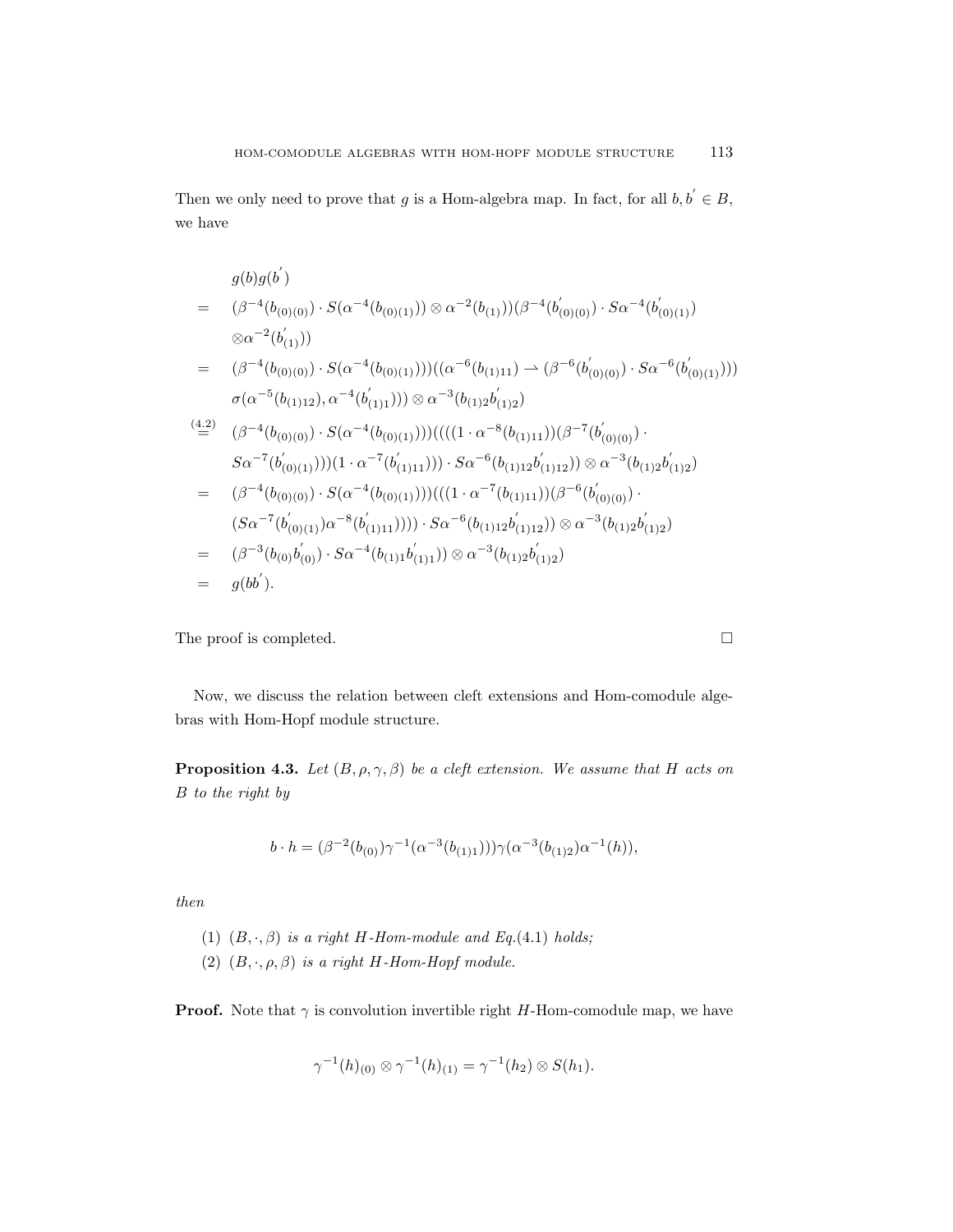(1) We first verify that  $(B, \cdot, \beta)$  is a right H-Hom-module. For all  $b \in B, h, h' \in$  $H$ , we calculate

$$
(b \cdot h) \cdot \alpha(h')
$$
  
\n
$$
= ((\beta^{-2}(b_{(0)})\gamma^{-1}(\alpha^{-3}(b_{(1)1})))\gamma(\alpha^{-3}(b_{(1)2})\alpha^{-1}(h))) \cdot \alpha(h')
$$
  
\n
$$
= (\beta^{-2}(((\beta^{-2}(b_{(0)})\gamma^{-1}(\alpha^{-3}(b_{(1)1}))))\gamma(\alpha^{-3}(b_{(1)2})\alpha^{-1}(h)))(\alpha))
$$
  
\n
$$
\gamma^{-1}(\alpha^{-3}(((\beta^{-2}(b_{(0)})\gamma^{-1}(\alpha^{-3}(b_{(1)1}))))\gamma(\alpha^{-3}(b_{(1)2})\alpha^{-1}(h)))(\alpha)) )
$$
  
\n
$$
\gamma(\alpha^{-3}(((\beta^{-2}(b_{(0)})\gamma^{-1}(\alpha^{-3}(b_{(1)1}))))\gamma(\alpha^{-3}(b_{(1)2})\alpha^{-1}(h)))(\alpha)) )
$$
  
\n
$$
= (\beta^{-2}((\beta^{-2}(b_{(0)})\alpha)^{-1}(\alpha^{-3}(b_{(1)1})))(\alpha)^{-2}(b_{(1)2})\alpha^{-1}(h))(\alpha))
$$
  
\n
$$
\gamma^{-1}(\alpha^{-3}((\beta^{-2}(b_{(0)})\alpha)^{-1}(\alpha^{-3}(b_{(1)1})))(\alpha)^{-2}(b_{(1)2})\alpha^{-1}(h))(\alpha)) )
$$
  
\n
$$
\gamma^{-1}(\alpha^{-3}((\beta^{-2}(b_{(0)})\alpha)^{-1}(\alpha^{-3}(b_{(1)1})))(\alpha^{-3}(b_{(1)2})\alpha^{-1}(h)))(\alpha)) )
$$
  
\n
$$
\gamma^{-1}(\alpha^{-3}((\beta^{-2}(b_{(0)1)})S\alpha^{-3}(b_{(1)11})))(\alpha^{-3}(b_{(1)21})\alpha^{-1}(h_1)) )
$$
  
\n
$$
\gamma^{-1}(\alpha^{-3}((\beta^{-2}(b_{(0)1)})S\alpha^{-3}(b_{(1)11})))(\alpha^{-3}(b_{(1)22})\alpha^{-1}(h_2)))))
$$
  
\n
$$
\gamma((\alpha^{-3}((\beta^{-2}(b_{(0)1)})S\alpha^{-3}(b_{(1)11})))(\alpha^{-3}(b_{(1)22})\alpha^{-1}(h_2)))))
$$
  
\n
$$
\gamma((\alpha^{-3}((\beta^{-2}(b_{(0
$$

 $\gamma((\alpha^{-4}(b_{(1)22})\alpha^{-2}(h_2))h^{'})$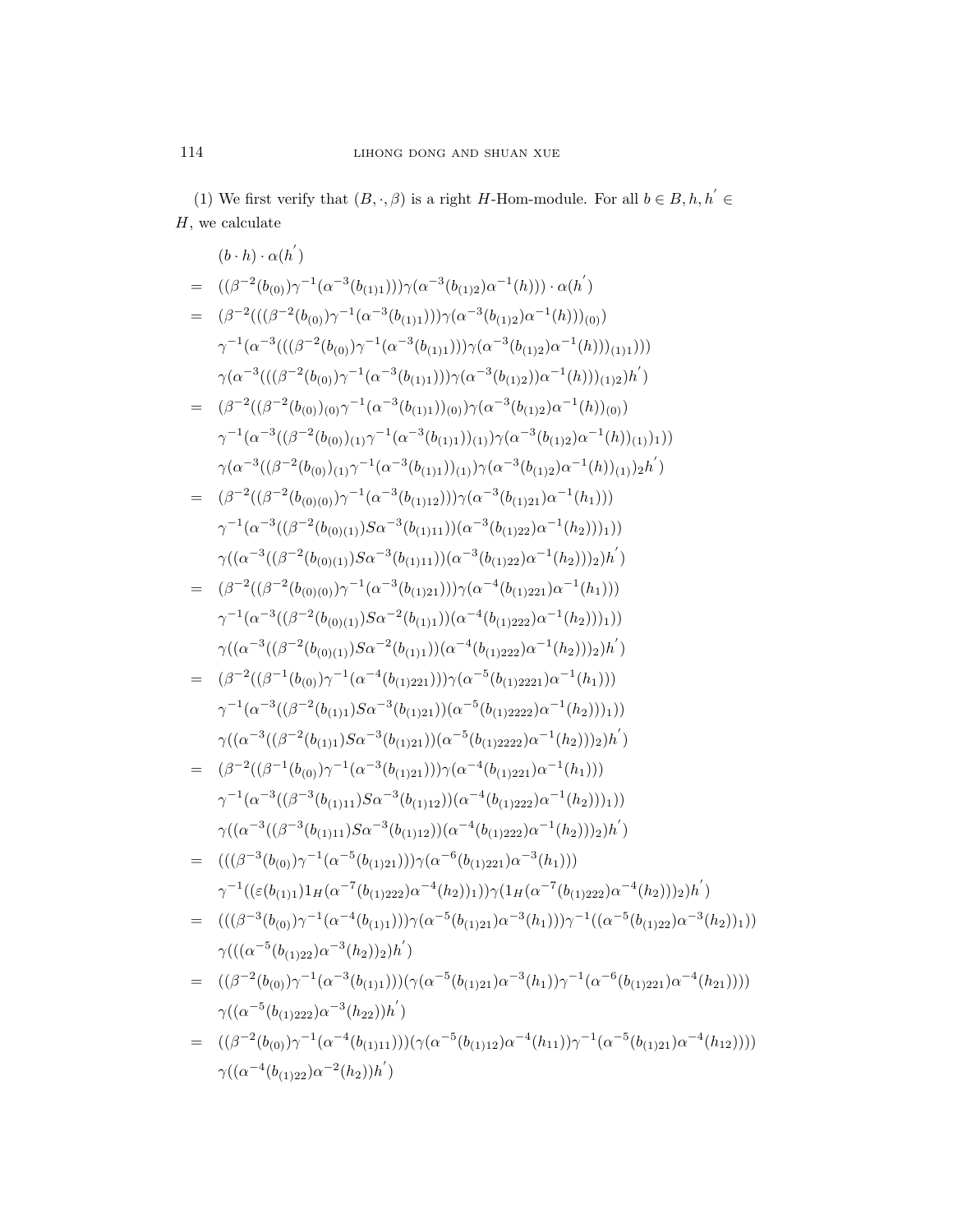$$
= ((\beta^{-2}(b_{(0)})\gamma^{-1}(\alpha^{-3}(b_{(1)1})))(\epsilon(b_{(1)21})\epsilon(h_1)1_H))\gamma((\alpha^{-4}(b_{(1)22})\alpha^{-2}(h_2))h')
$$
  
\n
$$
= (\beta^{-1}(b_{(0)})\gamma^{-1}(\alpha^{-2}(b_{(1)1})))\gamma((\alpha^{-3}(b_{(1)2)})\alpha^{-1}(h))h')
$$
  
\n
$$
= \beta(b) \cdot (hh'),
$$

and  $b \cdot 1 = (\beta^{-2}(b_{(0)}) \gamma^{-1}(\alpha^{-3}(b_{(1)1}))) \gamma(\alpha^{-2}(b_{(1)2})) = \beta(b)$ . Thus  $(B, \beta, \cdot)$  is a right H-Hom-module.

(2) Now we prove  $(B, \cdot, \rho, \beta)$  is a right H-Hom-Hopf module.

$$
\rho(b \cdot h)
$$
\n
$$
= \rho((\beta^{-2}(b_{(0)})\gamma^{-1}(\alpha^{-3}(b_{(1)1})))\gamma(\alpha^{-3}(b_{(1)2})\alpha^{-1}(h)))
$$
\n
$$
= (\beta^{-2}(b_{(0)(0)})\gamma^{-1}(\alpha^{-3}(b_{(1)12})))\gamma(\alpha^{-3}(b_{(1)21})\alpha^{-1}(h_1))
$$
\n
$$
\otimes(\alpha^{-2}(b_{(0)(1)})S\alpha^{-3}(b_{(1)11}))(\alpha^{-3}(b_{(1)22})\alpha^{-1}(h_2))
$$
\n
$$
= (\beta^{-1}(b_{(0)})\gamma^{-1}(\alpha^{-4}(b_{(1)212}))\gamma(\alpha^{-4}(b_{(1)121})\alpha^{-1}(h_1))
$$
\n
$$
\otimes(\alpha^{-2}(b_{(1)1})S\alpha^{-4}(b_{(1)211}))(\alpha^{-4}(b_{(1)222})\alpha^{-1}(h_2))
$$
\n
$$
= (\beta^{-1}(b_{(0)})\gamma^{-1}(\alpha^{-3}(b_{(1)12}))\gamma(\alpha^{-3}(b_{(1)21})\alpha^{-1}(h_1))
$$
\n
$$
\otimes(\alpha^{-4}(b_{(1)111})S\alpha^{-4}(b_{(1)112}))(\alpha^{-3}(b_{(1)22})\alpha^{-1}(h_2))
$$
\n
$$
= (\beta^{-1}(b_{(0)})\gamma^{-1}(\alpha^{-3}(b_{(1)12}))\gamma(\alpha^{-3}(b_{(1)22})\alpha^{-1}(h_1))\otimes \varepsilon(b_{(1)11})(\alpha^{-2}(b_{(1)22})h_2)
$$
\n
$$
= (\beta^{-1}(b_{(0)})\gamma^{-1}(\alpha^{-2}(b_{(1)1}))\gamma(\alpha^{-3}(b_{(1)21})\alpha^{-1}(h_1))\otimes \alpha^{-2}(b_{(1)22})h_2
$$
\n
$$
= (\beta^{-1}(b_{(0)})\gamma^{-1}(\alpha^{-2}(b_{(1)1}))\gamma(\alpha^{-3}(b_{(1)21})\alpha^{-1}(h_1))\otimes \alpha^{-2}(b_{(1)22})h_2
$$
\n
$$
= (\beta^{-1}(b_{(0)})\gamma^{-1}(\alpha^{-3}(b_{(1)11}))\gamma(\alpha^{-3}(b_{(1)12})\alpha
$$

The proof is completed.

By Theorem 4.2 and Proposition 4.3, we can get the following result.

Corollary 4.4. Let  $(B, \rho, \gamma, \beta)$  be a cleft extension. Then we get a Hom-crossed product algebra  $A\sharp_{\sigma}H$  and  $B\simeq A\sharp_{\sigma}H$  as Hom-algebras.

In Theorem 4.2, we get  $B$  is isomorphic to a Hom-crossed product algebra, that is  $B \simeq A \sharp_{\sigma} H$  as Hom-algebras. Now, if we slightly change the condition (4.1), we can get  $B$  is isomorphic to a Hom-smash product algebra.

**Lemma 4.5.** Let  $(H, S, \alpha)$  be a Hom-Hopf algebra,  $(B, \cdot, \rho, \beta)$  be a right H-Hom-Hopf module and  $(B, \rho)$  be a right H-Hom-comodule algebra satisfying the following condition

$$
(bb') \cdot \alpha(h) = \beta(b)(b' \cdot h), \ \forall b, b' \in B, h \in H.
$$
\n
$$
(4.3)
$$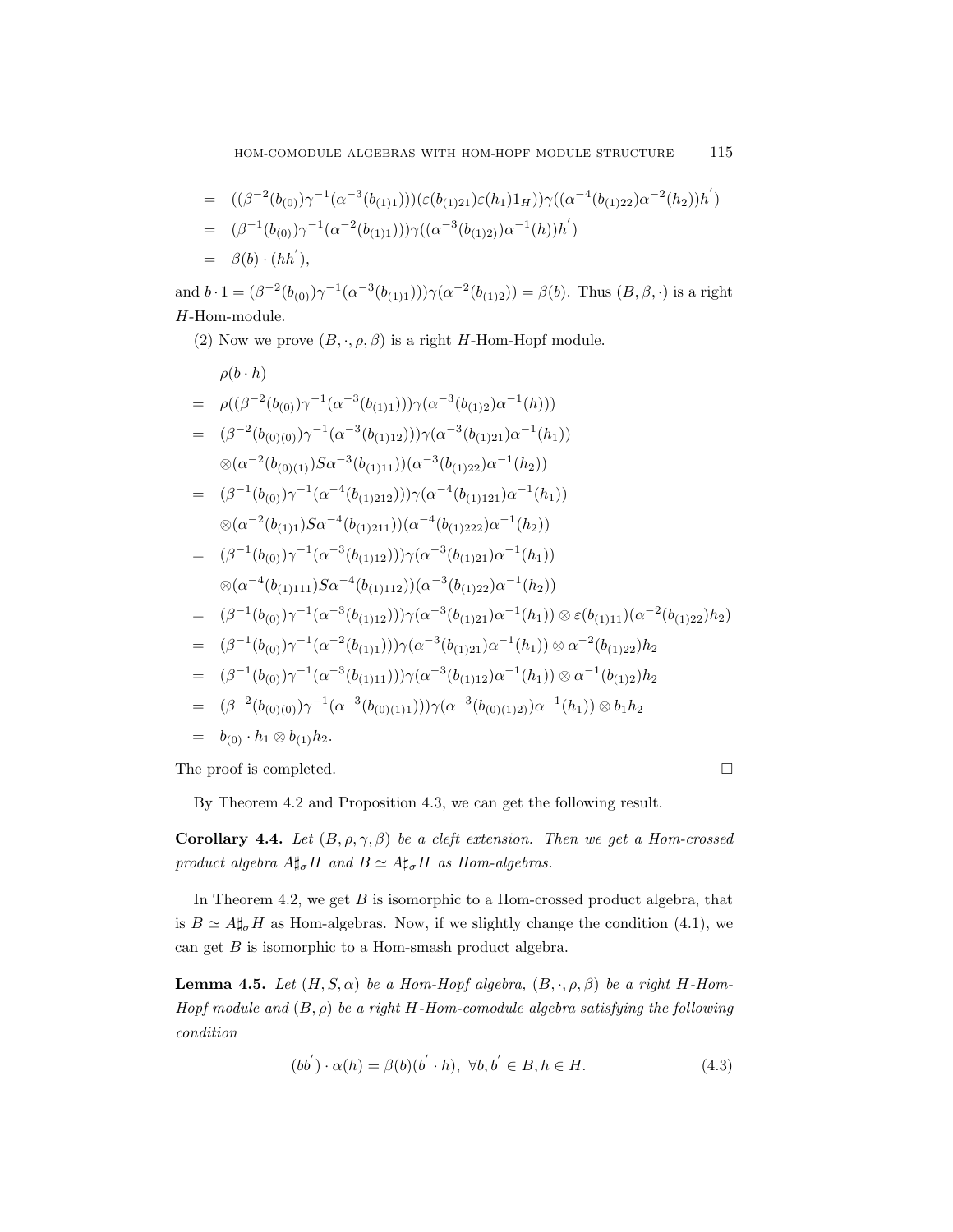Set  $A = B^{coH}$ , define the map

$$
\rightharpoonup: H \otimes A \to A, \quad h \rightharpoonup a = ((1 \cdot \alpha^{-3}(h_1))\beta^{-1}(a)) \cdot S\alpha^{-1}(h_2).
$$

Then  $(A, \rightharpoonup)$  is a left H-Hom-module algebra.

**Proof.** We only need prove  $(A, \rightharpoonup)$  is a left H-Hom-module.  $\forall a \in A, h, g \in H$ ,

$$
\alpha(h) \rightarrow (g \rightarrow a)
$$
  
=  $\alpha(h) \rightarrow (((1 \cdot \alpha^{-3}(g_1))\beta^{-1}(a)) \cdot S\alpha^{-1}(g_2))$   
=  $((1 \cdot \alpha^{-2}(h_1))(((1 \cdot \alpha^{-4}(g_1))\beta^{-2}(a)) \cdot S\alpha^{-2}(g_2)))) \cdot S(h_2)$   
=  $((1 \cdot \alpha^{-4}(h_1g_1))\beta^{-1}(a)) \cdot S\alpha^{-1}(g_2)) \cdot S(h_2)$   
=  $((1 \cdot \alpha^{-3}(h_1g_1))a) \cdot S\alpha^{-1}(h_2g_2)$   
=  $(hg) \rightarrow \beta(a).$ 

It is easy to see  $1 \rightarrow a = \beta(a)$ , so  $(A, \rightarrow)$  is a left *H*-Hom-module.

**Theorem 4.6.** Let  $(H, S, \alpha)$  be a Hom-Hopf algebra and  $(B, \cdot, \rho, \beta)$  be a right H-Hom-Hopf module. Assume  $(B, \rho)$  is a right H-Hom-comodule algebra satisfying Eq.(4.3). Set  $A = B^{coH}$ , then we get a Hom-smash product  $A \sharp H$  with the multiplication given by

$$
(a \otimes h)(a^{'} \otimes h^{'}) = a(h_1 \rightarrow \beta^{-1}(a^{'})) \otimes \alpha^{-1}(h_2)h^{'},
$$

and  $B \simeq A \sharp H$  as Hom-algebras.

**Proof.** It is easy to prove by Lemma 4.5. □

From Corollary 4.4, we know that if  $(B, \rho, \gamma, \beta)$  is a cleft extension, then we get B is isomorphic to the Hom-crossed product algebra  $A\sharp_{\sigma}H$ . Next, we give an equivalent characterization about cleft extension.

**Theorem 4.7.** Let  $(H, \alpha)$  be a Hom-Hopf algebra and  $(B, \rho, \beta)$  be a right H-Homcomodule algebra, and set  $A = B^{coH} = \{a \in B \mid \rho(a) = \beta(a) \otimes 1\}$ , then  $A \subset B$  is a cleft extension if and only if  $(B, \cdot, \rho, \beta)$  is a right H-Hom-Hopf module, and there exists a convolution invertible linear map  $\gamma : H \to B$  satisfying  $\gamma(h) = 1 \cdot \alpha^{-1}(h)$ .

**Proof.**  $\Rightarrow$ ): Assume that  $A \subset B$  is a cleft extension, then there exists a convolution invertible Hom-comodule map  $\gamma : H \to B$  such that  $\gamma(1) = 1$ , so we have  $\gamma^{-1}(1) =$ 1. Define a map

$$
\cdot: B \otimes H \to B, \ b \cdot h = (\beta^{-2}(b_{(0)}) \gamma^{-1}(\alpha^{-3}(b_{(1)1}))) \gamma(\alpha^{-3}(b_{(1)2}) \alpha^{-1}(h)), \ \forall b \in B, h \in H,
$$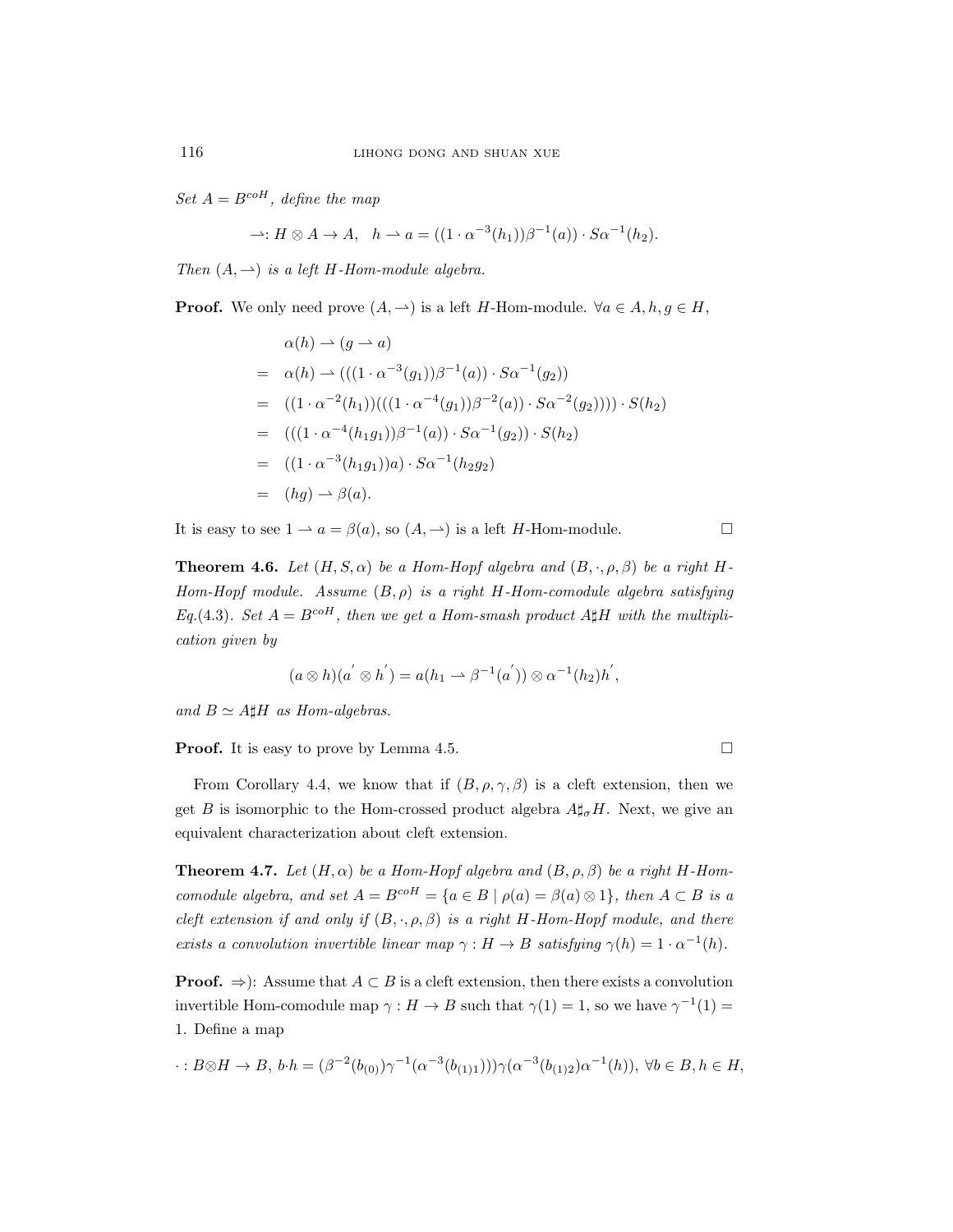clearly,  $\gamma(h) = 1 \cdot \alpha^{-1}(h)$ . By Proposition 4.3, we see that  $(B, \cdot, \rho, \beta)$  is a right H-Hom-Hopf module.

 $\Leftarrow$ ): It is sufficient to show  $\gamma$  is a right Hom-comodule map, using the fact that  $(B, \cdot, \rho, \beta)$  is a right H-Hom-Hopf module and  $\gamma(h) = 1 \cdot \alpha^{-1}(h)$ , we get

$$
\rho\gamma(h) = \rho(1 \cdot \alpha^{-1}(h)) = 1 \cdot \alpha^{-1}(h_1) \otimes h_2 = \gamma(h_1) \otimes h_2, \quad \forall h \in H.
$$

The proof is completed.

By the above results, we have the following conclusion.

**Theorem 4.8.** Let  $(H, \alpha)$  be a Hom-Hopf algebra and  $(B, \rho, \gamma, \beta)$  be a cleft extension, set  $A = B^{coH}$ , then

$$
B \simeq A \Box_{\rho} H = A \sharp_{\sigma} H,
$$

as Hom-algebras.

**Proof.** By Proposition 3.1 and Theorem 4.2, we have  $B \simeq A \square_{\rho} H$  and  $B \simeq A \sharp_{\sigma} H$ as Hom-algebras. Since  $(B, \rho, \gamma, \beta)$  is a cleft extension, we get  $(B, \cdot, \rho, \beta)$  is a right H-Hom-Hopf module by Proposition 3.3, where the module structure is defined by

$$
b \cdot h = (\beta^{-2}(b_{(0)}) \gamma^{-1}(\alpha^{-3}(b_{(1)1}))) \gamma(\alpha^{-3}(b_{(1)2}) \alpha^{-1}(h)).
$$

Now we prove  $A \Box_{\rho} H$  has the same multiplication with  $A \sharp_{\sigma} H$ .

 $\gamma(\alpha^{-4}(h_{12}g_{12})S\alpha^{-4}(h_{21}g_{21}))\otimes \alpha^{-2}(h_{22}g_{22})$ 

$$
(a \otimes h)(b \otimes g)
$$
  
=  $((\beta^{-2}(a) \cdot \alpha^{-4}(h_{11}))(\beta^{-2}(b) \cdot \alpha^{-4}(g_{11}))) \cdot S\alpha^{-3}(h_{12}g_{12}) \otimes \alpha^{-1}(h_{2}g_{2})$   
=  $(((\beta^{-2}(\beta^{-2}(a)_{(0)})\gamma^{-1}(\alpha^{-3}(\beta^{-2}(a)_{(1)1})))\gamma(\alpha^{-3}(\beta^{-2}(a)_{(1)2})\alpha^{-5}(h_{11})))$   
 $(\beta^{-2}(b) \cdot \alpha^{-4}(g_{11}))) \cdot S\alpha^{-3}(h_{12}g_{12}) \otimes \alpha^{-1}(h_{2}g_{2})$   
=  $((\beta^{-2}(a)\gamma(\alpha^{-4}(h_{11})))(\beta^{-2}(b)\gamma(\alpha^{-4}(g_{11})))) \cdot S\alpha^{-3}(h_{12}g_{12}) \otimes \alpha^{-1}(h_{2}g_{2})$   
=  $(\beta^{-2}((\beta^{-2}(a)_{(0)}\gamma(\alpha^{-4}(h_{11}))_{(0)})(\beta^{-2}(b)_{(0)}\gamma(\alpha^{-4}(g_{11}))_{(0)})))$   
 $\gamma^{-1}(\alpha^{-3}(((\beta^{-2}(a)_{(1)}\gamma(\alpha^{-4}(h_{11}))_{(1)})(\beta^{-2}(b)_{(1)}\gamma(\alpha^{-4}(g_{11}))_{(1)})))1)))$   
 $\gamma(\alpha^{-3}(((\beta^{-2}(a)_{(1)}\gamma(\alpha^{-4}(h_{11}))_{(1)})(\beta^{-2}(b)_{(1}\gamma(\alpha^{-4}(g_{11}))_{(1)})))_2)S\alpha^{-4}(h_{12}g_{12}))$   
 $\otimes \alpha^{-1}(h_{2}g_{2})$   
=  $(((\beta^{-3}(a)\gamma(\alpha^{-6}(h_{111})))(\beta^{-3}(b)\gamma(\alpha^{-6}(g_{111}))))\gamma^{-1}(\alpha^{-6}(h_{1121}g_{1121})))$   
 $\gamma(\alpha^{-6}(h_{1122}g_{1122})S\alpha^{-4}(h_{12}g_{12})) \otimes \alpha^{-1}(h_{2}g_{2})$   
=  $((\beta^{-3}(a)\gamma(\alpha^{-6}(h_{111})))(\beta^{-3}(b)\gamma(\alpha^{-6}(g_{111}))))\gamma^{-1}(\alpha^{-5}(h_{$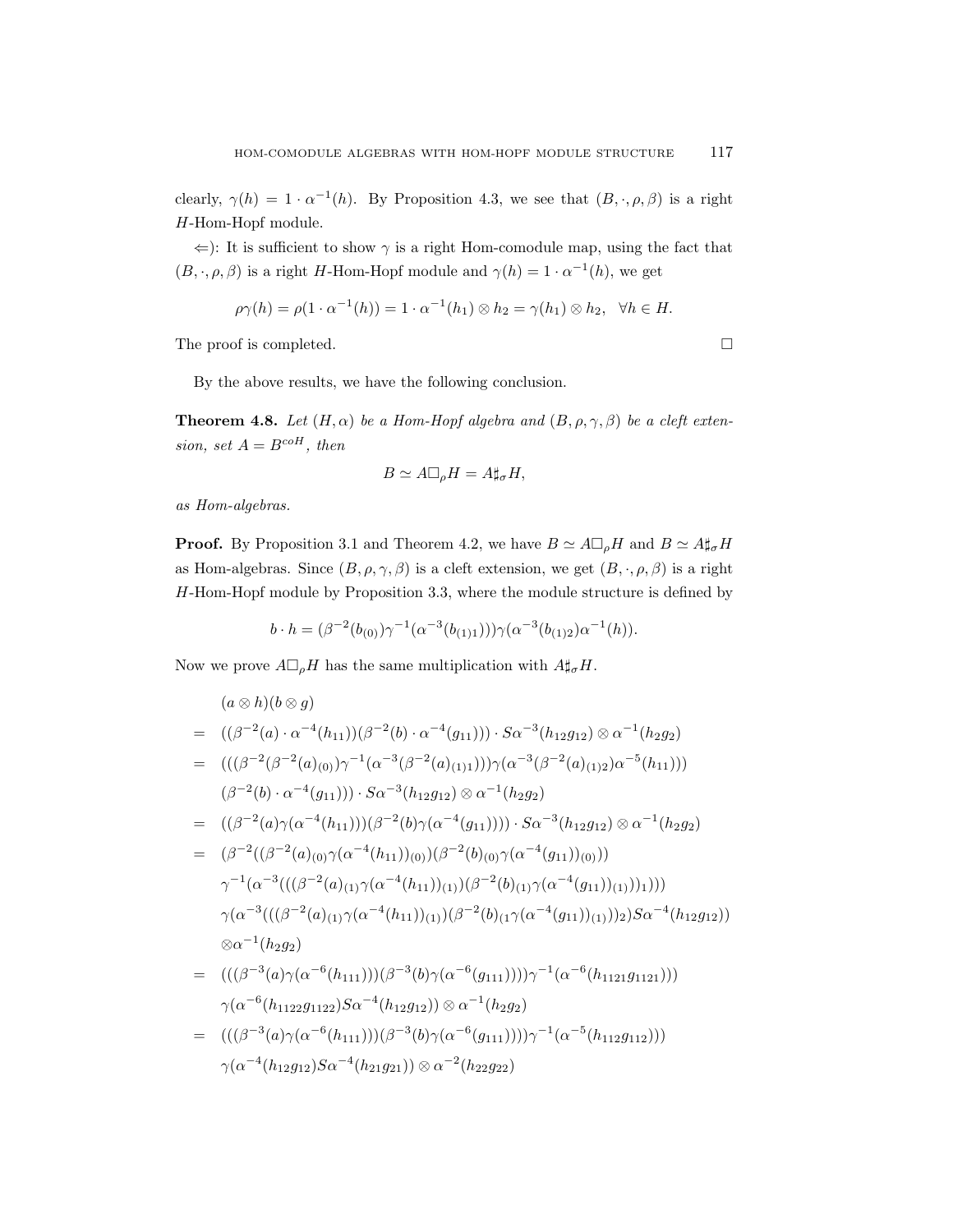118 LIHONG DONG AND SHUAN XUE

$$
= ((((\beta^{-3}(a)\gamma(\alpha^{-5}(h_{11})))(\beta^{-3}(b)\gamma(\alpha^{-5}(g_{11}))))\gamma^{-1}(\alpha^{-4}(h_{12}g_{12})))
$$
  
\n
$$
\gamma(\alpha^{-5}(h_{211}g_{211})S\alpha^{-5}(h_{212}g_{212})) \otimes \alpha^{-2}(h_{22}g_{22})
$$
  
\n
$$
= ((\beta^{-2}(a)\gamma(\alpha^{-4}(h_{11})))(\beta^{-2}(b)\gamma(\alpha^{-4}(g_{11}))))\gamma^{-1}(\alpha^{-3}(h_{12}g_{12})) \otimes \alpha^{-1}(h_{2}g_{2})
$$
  
\n
$$
= a(\gamma(\alpha^{-3}(h_{11}))((\beta^{-3}(b)\gamma(\alpha^{-5}(g_{11}))))\gamma^{-1}(\alpha^{-5}(h_{12}g_{12}))) \otimes \alpha^{-1}(h_{2}g_{2})
$$
  
\n
$$
= a((\alpha^{-4}(h_{11}) \rightarrow \beta^{-2}(b))\sigma(\alpha^{-3}(h_{12}), \alpha^{-2}(g_{1}))) \sharp \alpha^{-1}(h_{2}g_{2}),
$$

for all  $h, g \in H, a, b \in A$ , we define

$$
\rightharpoonup: H \otimes A \to A, \quad h \rightharpoonup a = (\gamma(\alpha^{-2}(h_1))\beta^{-1}(a))\gamma^{-1}(\alpha^{-1}(h_2)),
$$

and

$$
\sigma: H \otimes H \to A
$$
,  $\sigma(h, g) = \gamma(\alpha^{-2}(h_1))(\gamma(\alpha^{-3}(g_1))\gamma^{-1}(\alpha^{-4}(h_2g_2))).$ 

Therefore,  $B \simeq A \Box_{\rho} H = A \sharp_{\sigma} H$  as Hom-algebras.

Acknowledgement. The authors would like to thank the referee for the valuable suggestions and comments.

### References

- [1] R. J. Blattner, M. Cohen and S. Montgomery, Crossed products and inner actions of Hopf algebras, Trans. Amer. Math. Soc., 298(2) (1986), 671-711.
- [2] R. J. Blattner and S. Montgomery, Crossed products and Galois extensions of Hopf algebras, Pacific J. Math., 137(1) (1989), 37-54.
- [3] L. H. Dong, S. Xue and X. Zhang, The factorization for a class of Homcoalgebras, Adv. Math. Phys., (2017), 4653172 (14 pp).
- [4] J. T. Hartwig, D. Larsson and S. D. Silvestrov, Deformations of Lie algebras using σ-derivations, J. Algebra, 295(2) (2006), 314-361.
- [5] D. W. Lu and S. H. Wang, Crossed product Hom-Hopf algebras and lazy 2 cocycle, arXiv: 1509.01518v2.
- [6] T. S. Ma H. Y. Li and T. Yang, Cobraided smash product Hom-Hopf algebras, Colloq. Math., 134(1) (2014), 75-92.
- [7] A. Makhlouf and S. D. Silvestrov, Hom-algebra structures, J. Gen. Lie Theory Appl., 2(2) (2008), 51-64.
- [8] A. Makhlouf and S. D. Silvestrov, Hom-algebras and Hom-coalgebras, J. Algebra Appl., 9(4) (2010), 553-589.
- [9] S. Montgomery, Hopf Algebras and Their Actions on Rings, CBMS Regional Conference Series in Mathematics, 82, Published for the Conference Board